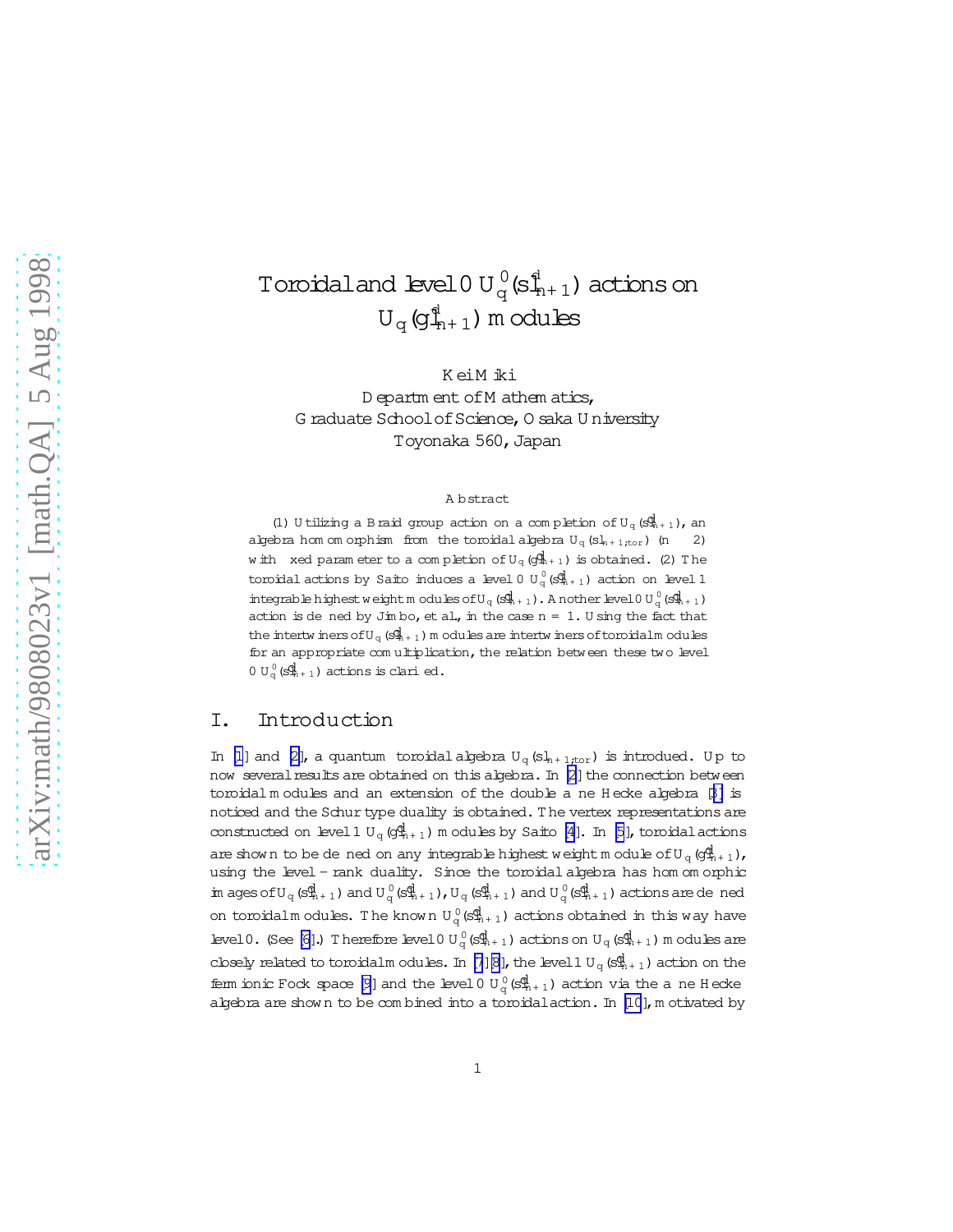<span id="page-1-0"></span> $[11]$  , a level  $0$   ${\rm U}_{\rm q}^0(\mathbb{S}_{\rm Z})$  action is de ned on level  $1$  integrable  ${\rm U}_{\rm q}$   $(\mathbb{S}_{\rm Z})$  m odules, utilizing the intertw iners and the representation of the a ne H ecke algebra.

In this paper we obtain two results on these problem s. In Sect.  $III$ , utilizing a Braid group action on a com pletion of  $U_q$  (s $\frac{d}{dt}_{n+1}$ ), an algebra hom om orphism from the toroidalalgebra  $U_q(s)_{n+1,tor}$  (n 2) with xed param eter to a com pletion of  $U_q$  ( $g_{n+1}^d$ ) is constructed. (T he param ter depends on the central elem ent.) This im plies that any highest weight module of  $U_q$  ( $g_{n+1}^d$ ) is a toroidal m odule. T his result corresponds to the fact that the algebra hom om orphism from  $U_{\alpha}(s_{n+1}^d)$  to  $U_{\alpha}(q_{n+1})$  by Jim bo [\[12\]](#page-19-0) is neatly expressed in term s of the Braid group action by Lusztig  $[13]$ . In sections IV and V, assum ing a triangular decom position of the toroidal algebra, we consider the level 1 toroidalm odules by Saito. U tilizing the fact that the intertw iners of  $U_q(S^{\{d\}}_{n+1})$  m odules are intertw iners of toroidalm odules for an appropriate com ultiplication, we clarify the relation between the level 0 U  $_q^0$  (s $_{\rm th+1}^{\rm d}$  ) action induced by the toroidal action and that in [\[10\]](#page-19-0). N ote that in [\[11](#page-19-0)] rstly a Y angian action on level 1 integrable highest weight m odules of  $s$ <sub>2</sub> is constructed in term s of the currents and then the intertw ining property of the vertex operators is used. Therefore our approach is closer to the original one. C larifying the connection between our results and [\[5](#page-18-0)[\]\[7\]\[8\]](#page-19-0)would be interesting.

N ear the completion of this work, we found that the new B raid group action (P roposition [1](#page-3-0)) is obtained in  $[14]$ , w here it is used in a dierent m anner.

### II. De nition of algebras

Let q be an indeterm inate and set  $F = Q$  (q). Fix n 2.

Let  $(a_{i,j})_{1 \dots i; j \dots n}$  be the Cartan m atrix of type  $A_n$  and set  $i_j = 1$ . Let  ${\tt U}_q$  (s $_{\tt n+1}^{\tt dl}$  ) [\[15\]](#page-19-0) be the F algebra de ned by the generators E  $_{\tt i,m}$  , F  $_{\tt i,m}$  ,  ${\tt h_{\tt i,r}}$  ,  ${\tt k_{\tt i}}^{\tt l}$  ,  $C^{-1}$ ,  $D^{-1}$  (1 i n;m 2 Z;r 2 Z n f0g) and the relations,

C <sup>1</sup>central; C <sup>1</sup>C <sup>1</sup> = D <sup>1</sup>D <sup>1</sup> = 1; D X<sub>i</sub>(z)D <sup>1</sup> = X<sub>i</sub>(z=q) (X = E;F); (2.1)  
\n
$$
k_i^{1}k_i^{1} = 1; D_i(z)D^{-1} = i(z=q);
$$
\n(2.2)

$$
k_{i}^{1}k_{i}^{1} = 1; \quad D_{i} (z)D^{-1} = {}_{i} (z=q); \tag{2.2}
$$
\n
$$
k_{i}^{1}k_{i}^{1} = 1; \quad (D_{i} (z)D^{-1} = {}_{i} (z=q); \tag{2.3}
$$

$$
\frac{1}{1} \quad \frac{q^{a_{i,j}}C^{-1} \quad i_j z = w}{q^{a_{i,j}}C^{-1} \quad i_j z = w} \quad \frac{1}{1} \quad (z) \quad j \quad (w) = \frac{1}{1} \quad \frac{q^{a_{i,j}}C}{q^{a_{i,j}}C} \quad i_j z = w \quad j \quad (w) \quad \frac{1}{1} \quad (z); \tag{2.4}
$$

$$
{}_{i} (z) E_{j} (w) \, {}_{i} (z) \, {}^{1} = q \, {}^{a_{ij}} \frac{1}{1 - q^{a_{ij}} C} \, {}_{z}^{\frac{1}{2}} \frac{1}{2} \left( \, {}_{ij} z = w \, \right)^{\frac{1}{2}} E_{j} (w) ; \tag{2.5}
$$

$$
_{i} (z)F_{j} (w) _{i} (z) ^{1} = q ^{a_{ij}} \frac{1}{1} \frac{q^{a_{ij}} C^{\frac{1}{2}} \frac{1}{2} (i j z=w)^{1}}{q^{a_{ij}} C^{\frac{1}{2}} \frac{1}{2} (j j z=w)^{1}} F_{j} (w); \qquad (2.6)
$$

$$
E_i(z); F_j(w)] = \frac{ij}{q q^1} (C w = z) _i (z) (C z = w) _i^+(w) ; \qquad (2.7)
$$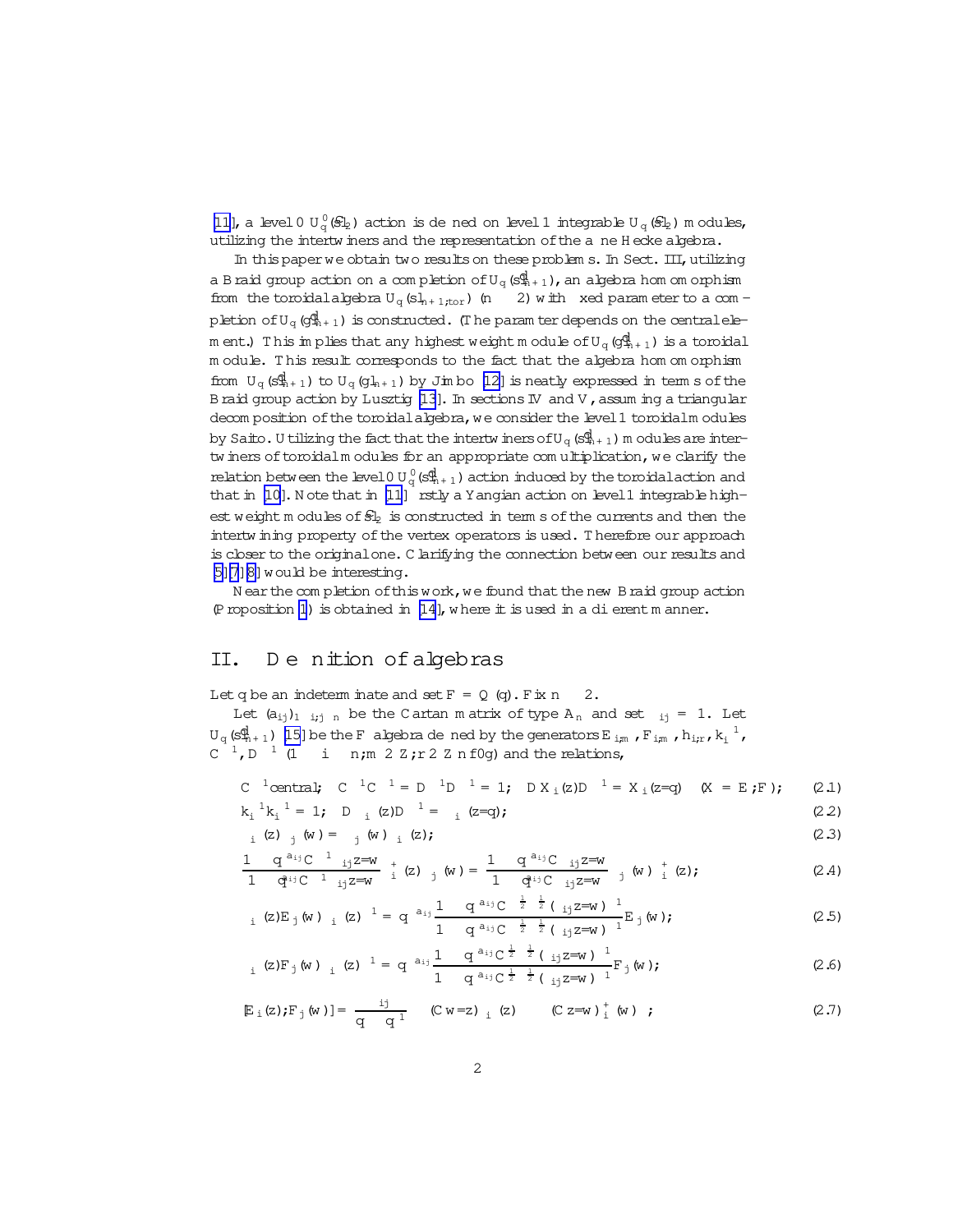$$
q^{a_{ij}} (1 \t q^{a_{ij}})_{ij} z = w E_i(z) E_j(w) = (1 \t q^{a_{ij}})_{ij} z = w E_j(w) E_i(z); \t (2.8)
$$

$$
q^{a_{ij}} (1 \t q^{i_j} i_j z = w) F_i(z) F_j(w) = (1 \t q^{a_{ij}} i_j z = w) F_j(w) F_i(z);
$$
 (2.9)  
For **i**; **j** such that  $a_{ij} = 1$ 

$$
E_{\perp}(z_1)E_{\perp}(z_2)E_{\perp}(w) \qquad (q + q^{-1})E_{\perp}(z_1)E_{\perp}(w)E_{\perp}(z_2) + E_{\perp}(w)E_{\perp}(z_1)E_{\perp}(z_2) + (z_1 \& z_2) = 0;
$$
\n(2.10)

$$
F_{\perp}(z_1)F_{\perp}(z_2)F_{\perp}(w) \qquad (q + q^{-1})F_{\perp}(z_1)F_{\perp}(w)F_{\perp}(z_2) + F_{\perp}(w)F_{\perp}(z_1)F_{\perp}(z_2) + (z_1 \hat{S} z_2) = 0;
$$
\n(2.11)

For **i**; **j** such that 
$$
a_{ij} = 0
$$
  
\n
$$
\mathbb{E}_{i}(\mathbf{z}) \mathbf{E}_{j}(\mathbf{w}) = 0; \quad \mathbb{F}_{i}(\mathbf{z}) \mathbf{F}_{j}(\mathbf{w}) = 0;
$$
\n(2.12)

w here

$$
E_{i}(z) = \sum_{m \ 2Z}^{X} E_{i,m} = z^{m} ; F_{i}(z) = \sum_{m \ 2Z}^{X} F_{i,m} = z^{m} ;
$$
  
\n
$$
E_{i}(z) = k_{i}^{1} exp \qquad (q \ q^{1}) \sum_{r>0}^{X} h_{i,r} z^{r} : (2.13)
$$

A s is well known, this algebra is also described by the C hevally generators  $\mathbf{e_i}$  ,  $f_i, k_i^{-1}$  (0 i n) and D<sup>1</sup>. Laterwe need its comultiplication 0 determined by

$$
0 (e_i) = e_i \t 1 + k_i \t q; \t 0 (f_i) = f_i \t k_i^1 + 1 \t f_i;
$$
  
\n
$$
0 (k_i) = k_i \t k_i; \t 0 (D) = D \t D ; \t (2.14)
$$

 ${\rm U}_q$  (g $\stackrel{\rm d}{\rm q}_{n+1}$  ) [\[16](#page-19-0)] is de ned to be the F algebra generated by E  $_{\rm i,m}$  , F  $_{\rm i,m}$  , a $_{\rm k,r}$  ,  $t_k^{-1}$ ,  $C^{-1}$ ,  $D^{-1}$  (1 i n; 1 k n + 1;m 2 Z; r 2 Z n f0g) with the dening relations  $(2.1)$ ,  $(2.7{2.12})$  $(2.7{2.12})$  and the follow ing.

$$
t_k^1 t_k^1 = 1
$$
; D  $k$  (z)D  $1 = k$  (z=q); (2.15)

$$
k \quad (z) \quad 1 \quad (w) = 1 \quad (w) \quad k \quad (z); \tag{2.16}
$$

$$
\frac{1 \quad q^{2}C^{-1}z=w}{1 \quad C^{-1}z=w} \frac{1 \quad q^{(k>1)}C^{-1}z=w}{1 \quad q^{2(k<1)}C^{-1}z=w} + k (z)_{1} (w)
$$
\n
$$
= \frac{1 \quad C z=w}{1 \quad q^{2}C^{-1}z=w} \frac{1 \quad q^{(k>1)}C^{-1}z=w}{1 \quad q^{2(k<1)}C^{-1}z=w} + k (z); \qquad (2.17)
$$

$$
k (z) E_j (w) k (z)^{-1} = q^{b_{k,j}} \frac{1}{1 - q^{(k - \frac{1}{2} + \frac{1}{2}b_{k,j})} C^{-\frac{1}{2} - \frac{1}{2}} (z = w)^{-1}}{1 - q^{(k - \frac{1}{2} - \frac{3}{2}b_{k,j})} C^{-\frac{1}{2} - \frac{1}{2}} (z = w)^{-1}} E_j (w);
$$
\n(2.18)

$$
k (z) F_j (w) k (z) \quad 1 = q^{b_{k,j}} \frac{1}{1 - q^{(k - \frac{1}{2} - \frac{3}{2}b_{k,j})} C^{\frac{1}{2} - \frac{1}{2}} (z = w)^{-1}}{\frac{1}{1 - q^{(k - \frac{1}{2} + \frac{1}{2}b_{k,j})} C^{\frac{1}{2} - \frac{1}{2}} (z = w)^{-1}}{\frac{1}{1 - \frac{1}{2}C^2}} F_j (w) : \tag{2.19}
$$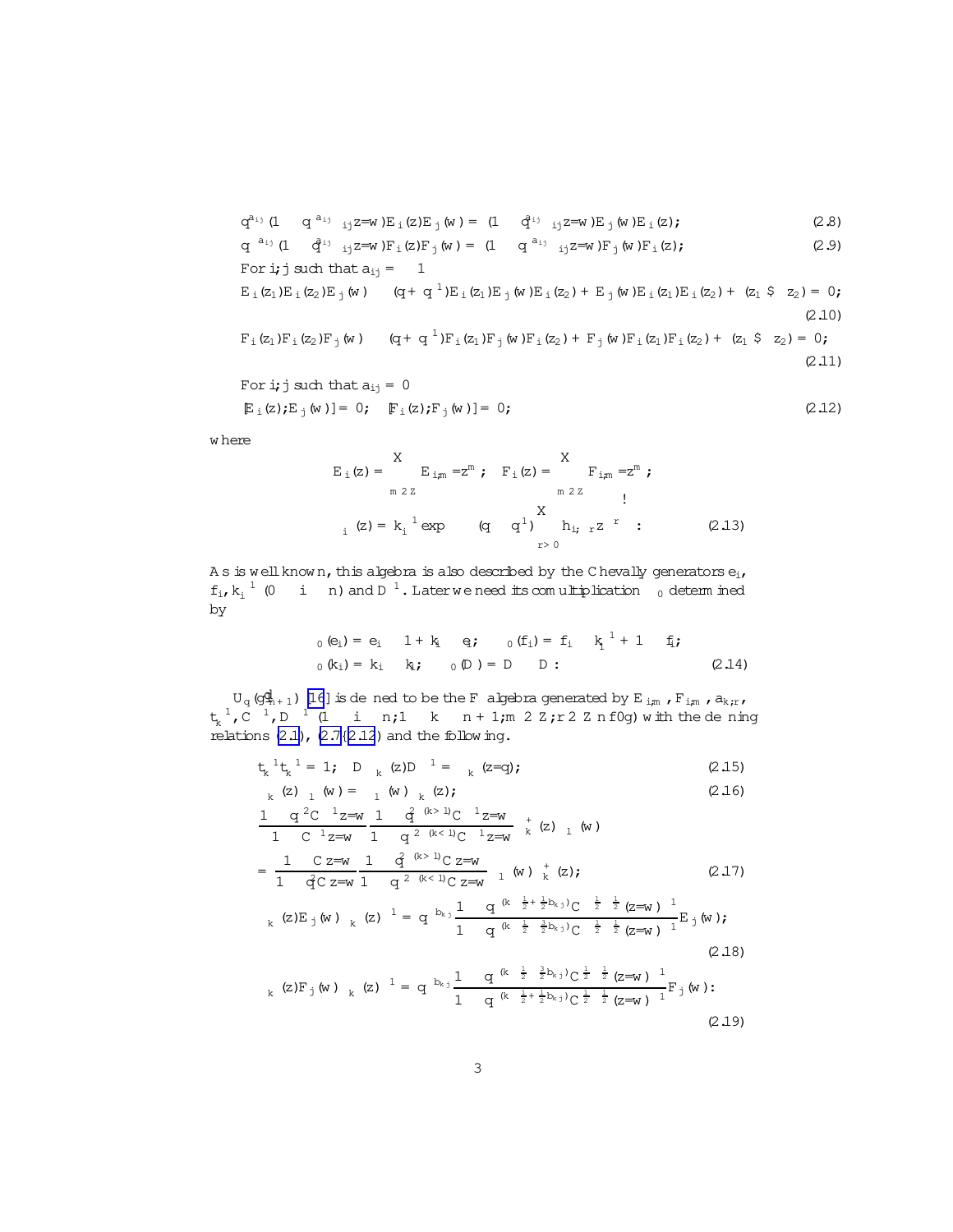<span id="page-3-0"></span>H ere  $b_{kj} = k_j - k_{j+1}$  and ( ) is a step function. In eq[. \(2](#page-1-0).7), (z) should be understood as follow s,

$$
_{i} \, (q^{i}z) = \quad {}_{i} \, (z) = \, {}_{i+1} \, (z) : \tag{2.20}
$$

Let 2 F and  $(a_{ij})_{0-i,j,n}$  be the Cartan matrix of type  $A_n^{(1)}$  and set  $i_{ij} = 1$  ((i; j)  $\in$  (n;0);(0;n)),  $n_0 = 1$  on  $\frac{1}{2}$  . Let  $U_{qi}$  (sl<sub>n+1;tor</sub>) [\[2\]](#page-18-0) be the F algebra de ned by the generators  $E_{i,m}$  ,  $F_{i,m}$  ,  $h_{i,r}$  ,  $k_i^{-1}$  ,  $C^{-1}$  ,  $D^{-1}$  (0 i n;m 2  $Z$ ;r 2  $Z$  n f0g) and the relations  $(2.1\{2.12)$ . Note that we include only one scaling elem ent D and its inverse am ong the generators. Set  $_0 = q^{n+1}$ . For = (  $_0C^2$ )  $^1$ , we also de neU<sub>q;(  $_0C^2$ )</sub>  $_1$  (sl<sub>n+1;tor</sub>) similarly. Laterwe shall often use  $p = 0$  in stead of .

H ereafter we shall write U and U for  $U_q$  (s $\mathbb{Q}_{n+1}$ ) and  $U_q$ ; (s $l_{n+1,tor}$ ), respectively. We shall identify  $U_q(S^{\text{d}}_{n+1})$  w ith the subalgebra of  $U_q(Q^{\text{d}}_{n+1})$  generated by  $E_i(z)$ ,  $F_i(z)$ ,  $i$  (z) (1 i n),  $C^{-1}$  and  $D^{-1}$ .

III. H om om orphism from  $U_{(0)C^2}$ <sup>1</sup> to a completion of  ${\rm U}_{\rm q}$  (g $_{\rm h+1}^{\rm d}$ )

3.1 B raid group action on a completion of  $U_q$  ( $S_{n+1}^d$ )

Fork;12 Z  $_0$ , put

$$
U_{k1} = \sum_{\substack{r \ k \\ s \ 1}}^{K} U_{r} U U_{s}
$$
 (3.1)

w here

$$
U_r = fy 2 U \oplus yD^{-1} = q^r yg; \quad (r 2 Z):
$$
 (3.2)

Then U is a topological algebra w hich has  $(U_{k1})$  as a fundam ental system of neighborhoods of the origin and is separated thanks to the triangular decom po-sition of U [\[17](#page-19-0)]. Let us denote its completion by  $\hat{U}$ .

Let be a continuous algebra anti-autom orphism of  $\hat{U}$  determ ined by

$$
E_i(z) \nabla E_i(z^{-1}); \nabla_E(z) \nabla F_i(z^{-1}); \nabla_E(z^{-1}) = \nabla^2 \nabla E_i(z^{-1})
$$
\n(3.3)

P roposition 1 (1) For each i  $(1 \quad i \quad n)$ , there exists a continuous algebra autom orphism  $T_i : \hat{U}$  !  $\hat{U}$  determ ined by

Ei(z)7! Fi(z=C q2) <sup>i</sup> (z=q2) <sup>1</sup>; Fi(z)7! <sup>+</sup> <sup>i</sup> (z=q2) <sup>1</sup>Ei(z=C q2); <sup>i</sup> (z)7! <sup>i</sup> (z=q2) <sup>1</sup>; C <sup>1</sup> 7! C <sup>1</sup>; D <sup>1</sup> 7! D <sup>1</sup>; (3.4)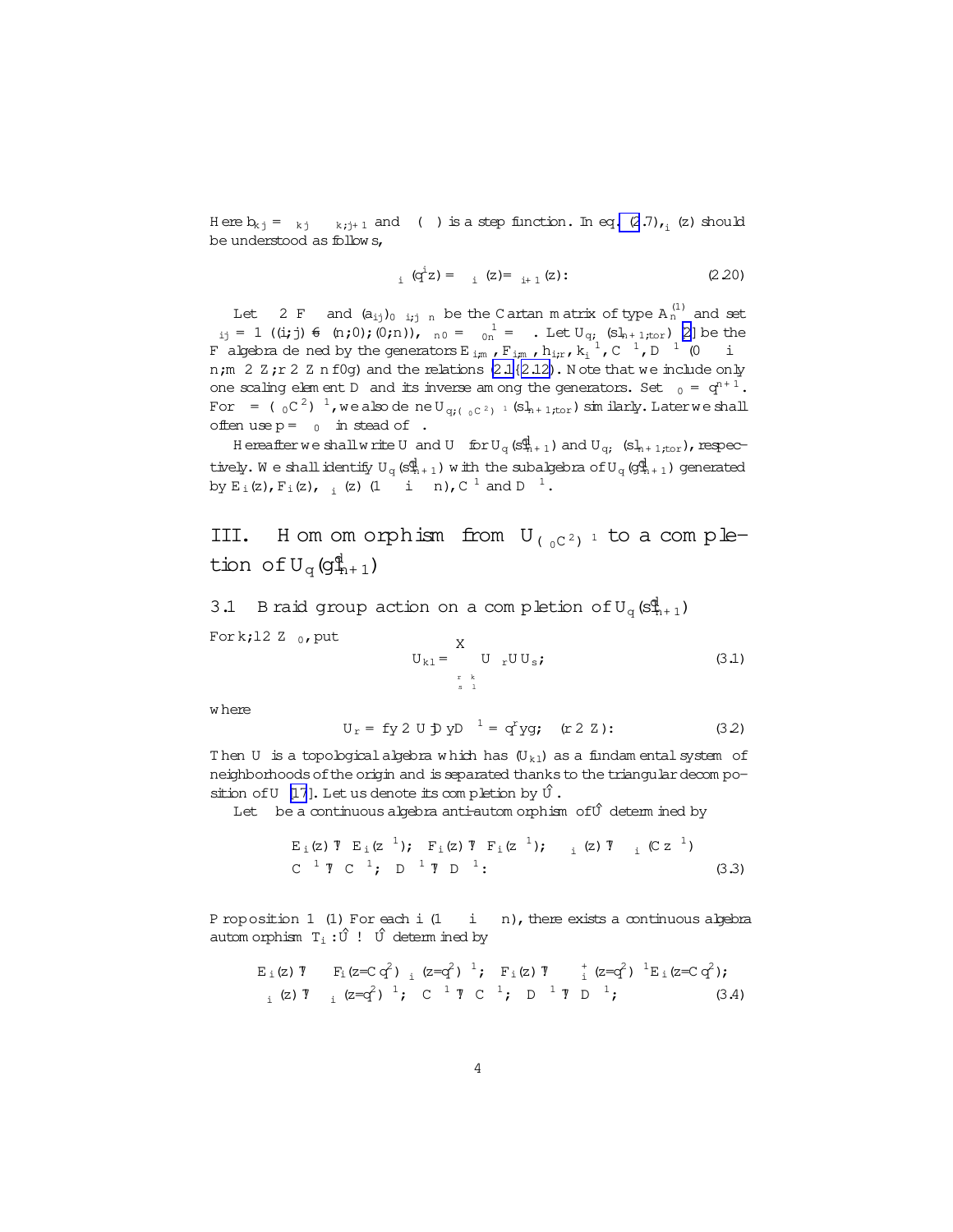<span id="page-4-0"></span>
$$
E_j(z) \text{ }^T \quad \frac{du}{u} \quad E_i(u)E_j(z) \quad \frac{1}{q} \quad \frac{q^1 u = z}{1 - q u = z} E_j(z)E_i(u) \quad ;
$$
\n
$$
F_j(z) \text{ }^T \quad \frac{du}{u} \quad F_j(z)F_i(u) \quad q^1 \frac{1}{1 - q^1 z = u} F_i(u)F_j(z) \quad ;
$$
\n
$$
j(z) \text{ }^T \quad j(z) \quad i \quad (z=q) \quad \text{when } a_{ij} = 1; \tag{3.5}
$$

E<sub>j</sub>(z)  $\bar{T}$  E<sub>j</sub>(z); F<sub>j</sub>(z)  $\bar{T}$  F<sub>j</sub>(z); <sub>j</sub>(z)  $\bar{T}$  <sub>j</sub>(z) when a<sub>ij</sub> = 0.(3.6)  $H$  ere  $\frac{du}{dt}$ I  $\frac{du}{du}$  denotes the operation which picks out the  $\infty$  cient of  $u^0$ . (2)  $T_i$ <sup>1</sup>  $i_i$  = T : (3)  $T_i$ 's satisfy the following relations.

$$
T_i T_j T_i = T_j T_i T_j \quad \text{when } a_{ij} = 1;
$$
  
\n
$$
T_i T_j = T_j T_i \quad \text{when } a_{ij} = 0:
$$
 (3.7)

(4) Let W be the W eyl group of  $sl_{n+1}$  and  $s_i$  be a re ection with respect to a simple root  $\cdot$ . For a reduced expression  $w = s_{i_1} \cdots s_m$  2s W , set  $T_w =$  $T_{i_1}$   $i_m$  . If  $w_k = 1$ , then

 $T_w (X_k (z)) = X_1 (q^{-r=2}z)$   $(X = E;F; )$ : (3.8)

Here r is the length of the shortest element(s) of the set fw  $^0$  2 W  $\,$  jw  $^0$   $_{\rm k}$  =  $\,$   $_{\rm 1}$ g.

3.2 H om om orphism from  $U_{(0)C^2}$  <sup>1</sup> to a completion of  $U_q$  ( $g_{n+1}^d$ )

Sim ilarly to U, we introduce a separated linear topology on  $U_q(q^d_{n+1})$  and denote its com pletion by  $\hat{U}_q$  (g $\hat{q}_{n+1}$ ). U tilizing the above B raid group action, we obtain the follow ing theorem .

T heorem 1 Set

$$
\begin{array}{llll}\n\mathbb{E}_{0}^{\prime}\left(z\right) = & \mathbb{T}_{n} & \ _{1}\mathbb{E}_{1}\mathbb{T}zq \; \text{);} & \mathbb{F}_{0}^{\prime}\left(z\right) = & \mathbb{T}_{n} & \ _{1}\mathbb{F}_{1}\mathbb{T}zq \; \text{);} \\
\widetilde{\phantom{m}}_{0}^{\prime}\left(z\right) = & \mathbb{T}_{n} & \ _{1}\ _{1}\mathbb{T}zq \; \text{);} & \left(z\right) = & 1; & \text{if } \ 1\ \end{array} \tag{3.9}
$$

For = 1, there exists an algebra hom om orphism f:  $U_{(0)C^2}$  !  $\hat{U}_q(g_{n+1}^d)$ determ ined by

$$
E_i(z) T E_i(z); F_i(z) T F_i(z); \t (z) T (1 in);
$$
  
\n
$$
C T C; D T D;
$$
  
\n
$$
E_0(z) T +_{n+1} (z=) E_0(z)_{n+1} (C z=) ;
$$
  
\n
$$
F_0(z) T +_{n+1} (C z=) F_0(z)_{n+1} (z=) ;
$$
  
\n
$$
C_0(z) T C; \t (z) F_0(z)_{n+1} (z=0) ,
$$
  
\n
$$
C_0(z) T C; \t (z) F_0(z)_{n+1} (z=0) ,
$$
  
\n
$$
C_0(z) T C; \t (z) F_0(z)_{n+1} (z=0) ,
$$
  
\n
$$
C_0(z) T C; \t (z) F_0(z)_{n+1} (z=0) ,
$$
  
\n
$$
C_0(z) T C; \t (z) F_0(z)_{n+1} (z=0) ,
$$
  
\n
$$
C_0(z) T C; \t (z) F C; \t (z) F C; \t (z) F C; \t (z) F C; \t (z) F C; \t (z) F C; \t (z) F C; \t (z) F C; \t (z) F C; \t (z) F C; \t (z) F C; \t (z) F C; \t (z) F C; \t (z) F C; \t (z) F C; \t (z) F C; \t (z) F C; \t (z) F C; \t (z) F C; \t (z) F C; \t (z) F C; \t (z) F C; \t (z) F C; \t (z) F C; \t (z) F C; \t (z) F C; \t (z) F C; \t (z) F C; \t (z) F C; \t (z) F C; \t (z) F C; \t (z) F C; \t (z) F C; \t (z) F C; \t (z) F C; \t (z) F C; \t (z) F C; \t (z) F C; \t (z) F C; \t (z) F C; \t (z) F C; \t (z) F C; \t (z) F C; \t (z) F C; \t (z) F C; \t (z) F C; \t (z) F C; \t (z) F C; \t (z) F C; \t (z) F C
$$

where =  $_0($   $_0C)$ .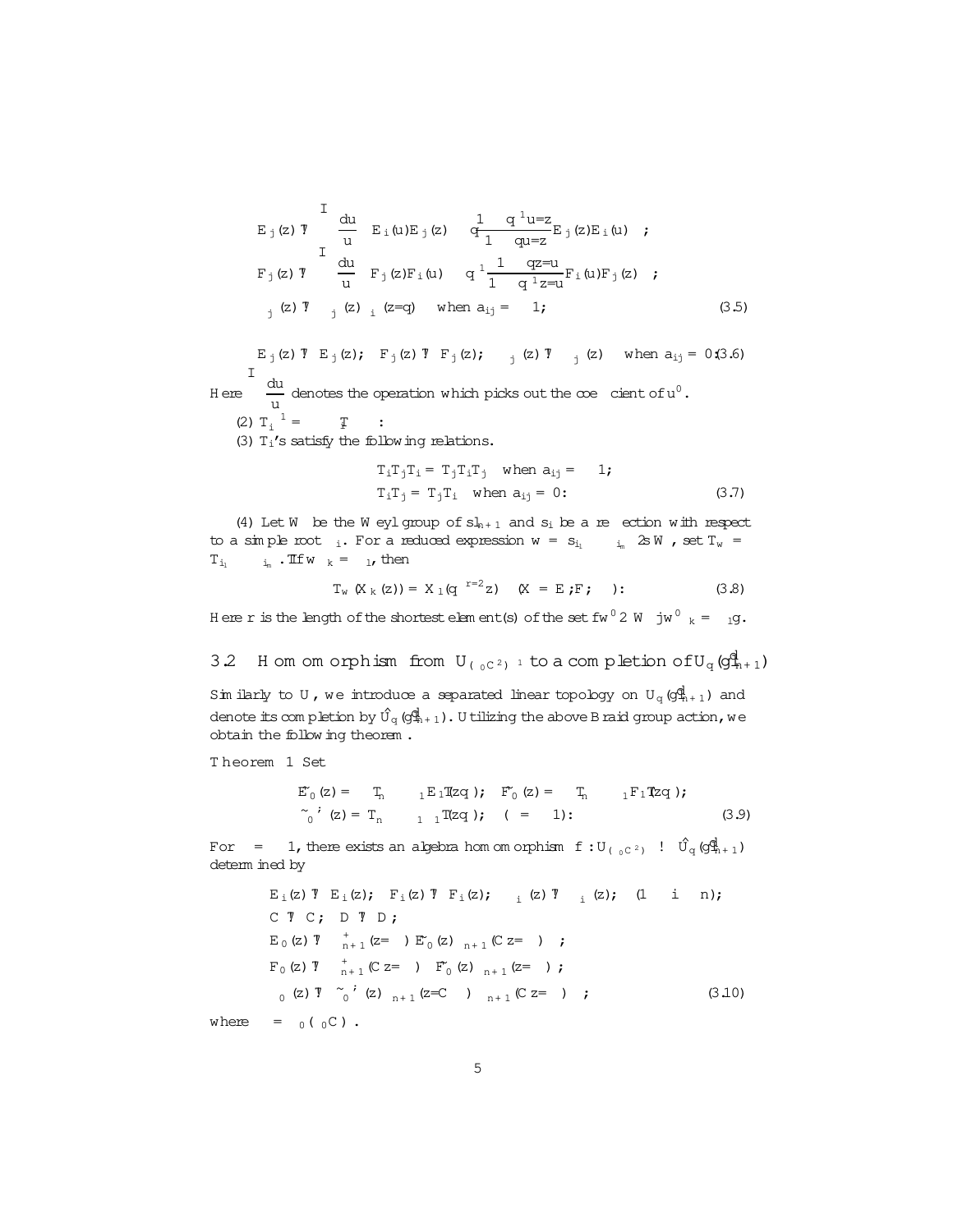Proof. A s an exam ple, we shall check the Serre relation  $(2.10)$  w ith  $(i, j)$  = (0;n) for the case = [1](#page-3-0). Set  $w = s_1$   $1$ . T shanks to P roposition 1 (4), we get

$$
T_w^{-1}E_{n-1}(z=q) = E_n(z); \quad T_w^{-1}E_n(z=q) = \underset{0}{\sim}^{\star}{}^{j+} (z=C)E_0^+ (z) \underset{0}{\sim}{}^{j+} (z)^{-1}
$$
\n(3.11)

where  $=$   $_{0}$ C $^{2}$ . Therefore applying T<sub>w</sub>  $^{1}$  to the Serre relation [\(2.10\)](#page-1-0) with  $(i,j) = (n;n \t 1) of U_q(g_{n+1}^d)$  and using the relations among  $k$  (z),  $E_i(z)$  and  $F_i(z)$ , we obtain the desired relation.

C orollary 1 A ny highest weightm odule of  $U_q$  ( $q_{n+1}^d$ ) on which C acts as C<sub>0</sub> 2 F is a  $U_{(\theta C_0^2)}$  in odule.

## IV. Intertwiners of toroidalm odules

#### 4.1 Level1 toroidalm odules by Saito

H ereafter we consider only U ( 2 F ). Let V ( $_i$ ) (0 i n) be the irreducible highest weight m odule of U w ith highest weight  $\frac{1}{1}$  and v  $\frac{1}{1}$  be its highest weight vector.

Let B be the F algebra generated by  $b_r$  (r 2  $Z$  0) and D  $^1$  with the relations

D <sup>1</sup>D <sup>1</sup> = 1; D b<sub>r</sub>D <sup>1</sup> = q<sup>r</sup>b<sub>r</sub>;  
\n
$$
[b_r; b_s] = r + s_0 \frac{[r]^2 [(n + 2)r]}{r [(n + 1)r]},
$$
\n(4.1)

where  $[n] = \frac{q^{m} - q^{m}}{1}$  $\frac{q}{q}$ . Let B denote its Fock space B=I, where I is the left ideal generated by  $b_r$  (r > 0) and D 1. For m j m od n + 1, set  $W_m = V(\gamma)$  B. Let  $i$ 's be the simple roots of  $\mathcal{S}_{n+1}^d$  and (j) be the standard sym m etric bilinear form on the weight space of  $s_{n+1}^d$  norm alized by ( $i \text{ } j \text{ } j = a_{ij}$ . Set

$$
k = \begin{array}{cccccc} & x^n & & & x & & \cdots & & x^n \\ & (n+1 & i) & i & & i & = (n+1); & (1 & k & n+1); \\ & & & & & & & \vdots \\ & & & & & & & \vdots \\ & & & & & & & \vdots \\ & & & & & & & & \end{array}
$$

Fora 2 F and 1  $\,$  k  $\,$  n + 1, let  $\stackrel{\scriptscriptstyle \mathrm{d}}{\textrm{a}}\,$  be a linear operator on W  $_{\textrm{\tiny{m}}}$  such that  $a^{\theta}$  k (v b) =  $a^{(\kappa j) + \frac{m}{n+1}}v$  b, where v is a weight vector with weight. Then  $W_m$  is a  $U_q$  ( $g_{m+1}^d$ ) m odule by the m ap

$$
E_i(z) T E_i(z) 1; F_i(z) T F_i(z) 1; \n k (z) T q e k exp (q q1) X\n r > 0
$$
\n
$$
C T q; D T D D ;
$$
\n(4.2)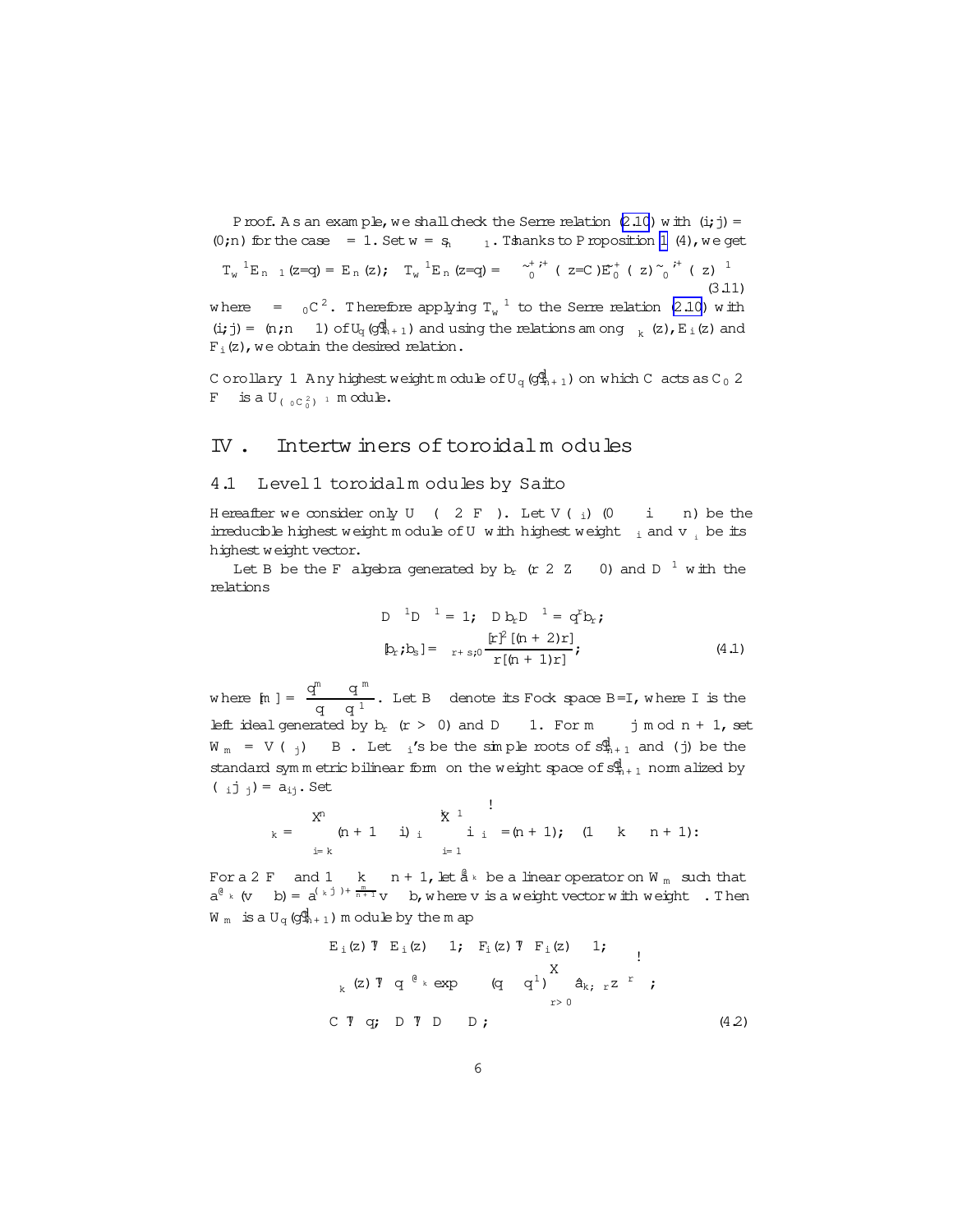where  $a_{k;r} = a_{k;r} 1 + 1$  bw ith

$$
a_{k,r} = \frac{1}{[(n+1)r]} \sum_{i=k}^{X^n} [(n+1-i)r] b_{i,r} \quad q^{(n+1)r} \sum_{i=1}^{k} \text{Iir} b_{i,r} \quad (4.3)
$$

The results by Saito [\[4\]](#page-18-0) on level1 toroidalm odules can be stated as follow s.

P roposition 2 Set a =  $(1)^{n-1}q^n$ .

(1) For = 1, the U m odule structure on V  $(j)$  (0 j n) is extended to a U  $_{\circ}$  m odule structure by

$$
E_0(z) = aE'_0(z);
$$
  $F_0(z) = a^{-1}F'_0(z);$   $0(z) = \begin{bmatrix} 0 \\ 0 \end{bmatrix}$  (z): (4.4)

(2) Letting  $r$  (r  $\neq$  0) be the elem ents of F such that

$$
r = \frac{r + r}{(q^r - q^r) (q^r - q^r - q^r)};
$$
 (4.5)

!

!

set

X (z) = exp (q q<sup>1</sup>)
$$
\begin{array}{c} X \\ x r^2 \\ x^2 \end{array}
$$
;  
\n $x_r = (q_0^2)^r \frac{(-q_0)^r}{q^{2r}} \frac{1}{1} a_{n+1,r} \qquad 1 + r^1 \qquad p$ : (4.6)

Then the U m odule structure on W  $<sub>m</sub>$  is extended to a U m odule structure by</sub>

$$
E_0 (z) = aX^+ (z) \left(\mathbb{E}_0^+ (z) - 1\right)X (qz)^{-1} (qz)^{-\theta_{n+1}};
$$
  
\n
$$
F_0 (z) = a^{-1} (z) e^{\theta_{n+1}} X^+ (qz)^{-1} \left(\mathbb{F}_0^+ (z) - 1\right)X (z);
$$
  
\n
$$
E_0 (z) = \frac{X (q^{-1}z)}{X (qz)} (\tilde{C}_0)^+ (z) - 1);
$$
  
\n(4.7)

W e have chosen the above norm alization of E<sub>0</sub>(z) and F<sub>0</sub>(z) for a later convenience. Note that in the case  $\qquad = \quad 0 q^2$  the above result coincides with T heorem [1.](#page-4-0)

#### 4.2 Level0 toroidalm odules

Set V =  $F^{n+1}$  and let  $v_1$ ;  $v_{n+1}$ ; whe its canonical basis. V  $[x; x^{-1}]$  is a U m odule by the follow ing.

$$
E_i (q^iz) = (z=x)E_{i,i+1}; \quad F_i (q^iz) = (z=x)E_{i+1,i};
$$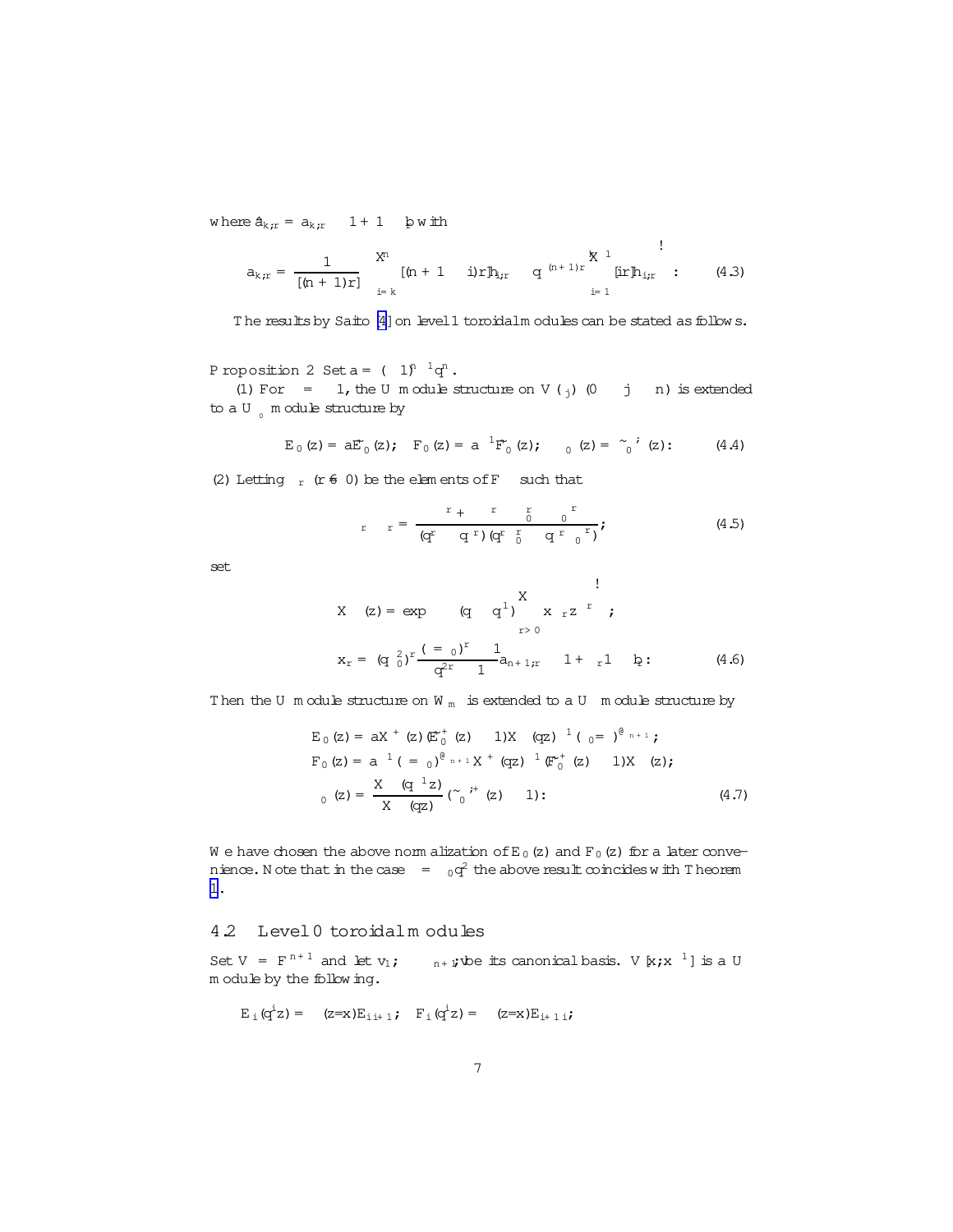$$
{}_{i}^{+} (q^{i}z) = \sum_{k \in i; i+1}^{X} E_{kk} + q^{-1} \frac{1}{1} \frac{q^{i}z=x}{z=x} E_{ii} + q \frac{1}{1} \frac{q^{2}z=x}{z=x} E_{i+1,i+1};
$$
  
\n
$$
{}_{i} (q^{i}z) = \sum_{k \in i; i+1}^{X} E_{kk} + q \frac{1}{1} \frac{q^{2}x=z}{x=z} E_{ii} + q^{-1} \frac{1}{1} \frac{q^{2}x=z}{x=z} E_{i+1,i+1};
$$
  
\n
$$
C^{-1} = 1; \quad D^{-1} = q^{*} : \qquad (4.8)
$$

Here E<sub>ij</sub>'s are matrix units,  $(z) = P$  $_{m \ 2 \ 2}$   $z^{m}$  , x acts as the multiplication, and for a 2 F and v(x) 2 V  $[x; x^{-1}]$ ,  $a^{\#}v(x) = v(ax)$ . We shall denote this representation by  $(y_x)$ .

Set  $p = 0$ . The U m odule structure on  $V_x$  is extended to a U structure [\[2\]](#page-18-0)by

$$
E_0 (z) = ap^{\dagger} (z=x)E_{n+11}; \quad F_0 (z) = a^{-1} (z=x)E_{1n+1}p^{\dagger};
$$
  
\n
$$
{}_{0}^{+} (z) = X E_{kk} + q^{-1} \frac{1}{1} \frac{q^{2}z = px}{z = px} E_{n+1n+1} + q \frac{1}{1} \frac{q^{2}z = x}{z = x} E_{11};
$$
  
\n
$$
{}_{0} (z) = X E_{kk} + q \frac{1}{1} \frac{q^{2}px = z}{px = z} E_{n+1n+1} + q^{-1} \frac{1}{1} \frac{q^{2}x = z}{x = z} E_{11};
$$
  
\n
$$
{}_{k \in 1; n+1} (4.9)
$$

where a 2 F  $\cdot$  W e shall denote this representation by ( $_{a}$ ; $V_{a}$ ).

#### 4.3 B ialgebra structure ofU

In this subsection, xing  $2 F$ , we omit the subscript of U. Dene U<sub>r</sub>  $(r 2 Z)$  sim ilarly to  $U_r$ . We assume the following.

A ssum ption  $1$  (1) U is identi ed with the subalgebra of U generated by  $E_i(z)$ ,  $F_i(z)$ ,  $_i$  (z) (1 i n), C  $^1$  and D  $^1$  by the algebra hom om orphism from U to U determ ined by

$$
E_i(z) \text{ T } E_i(z); \quad F_i(z) \text{ T } F_i(z); \quad i \text{ (z) T } (z) \text{ C } \text{ T } C; \quad D \text{ T } D: \tag{4.10}
$$
\n
$$
(2) \text{ U has subalgebras U } , U^0 \text{ and } U^+ \text{ such that the multiplication map}
$$

U  $U^0$  U<sup>+</sup> ! U is an isom orphism of vector spaces and

$$
U = r_0 U \setminus U_r; U^0 U^0 U_i; (4.11)
$$

where U  $^+$  , U and U  $^0$  are the subalgebras of U generated by  $e_i$  (0  $\,$  i  $\,$  n),  $\rm f$ (0 i n), and  $k^1$  (0 i n) and  $D^1$ , respectively.

Forr2 Z setting

$$
U^N r = f y 2 U^N j D^N y (D^N)^1 = q^r y q;
$$
 (4.12)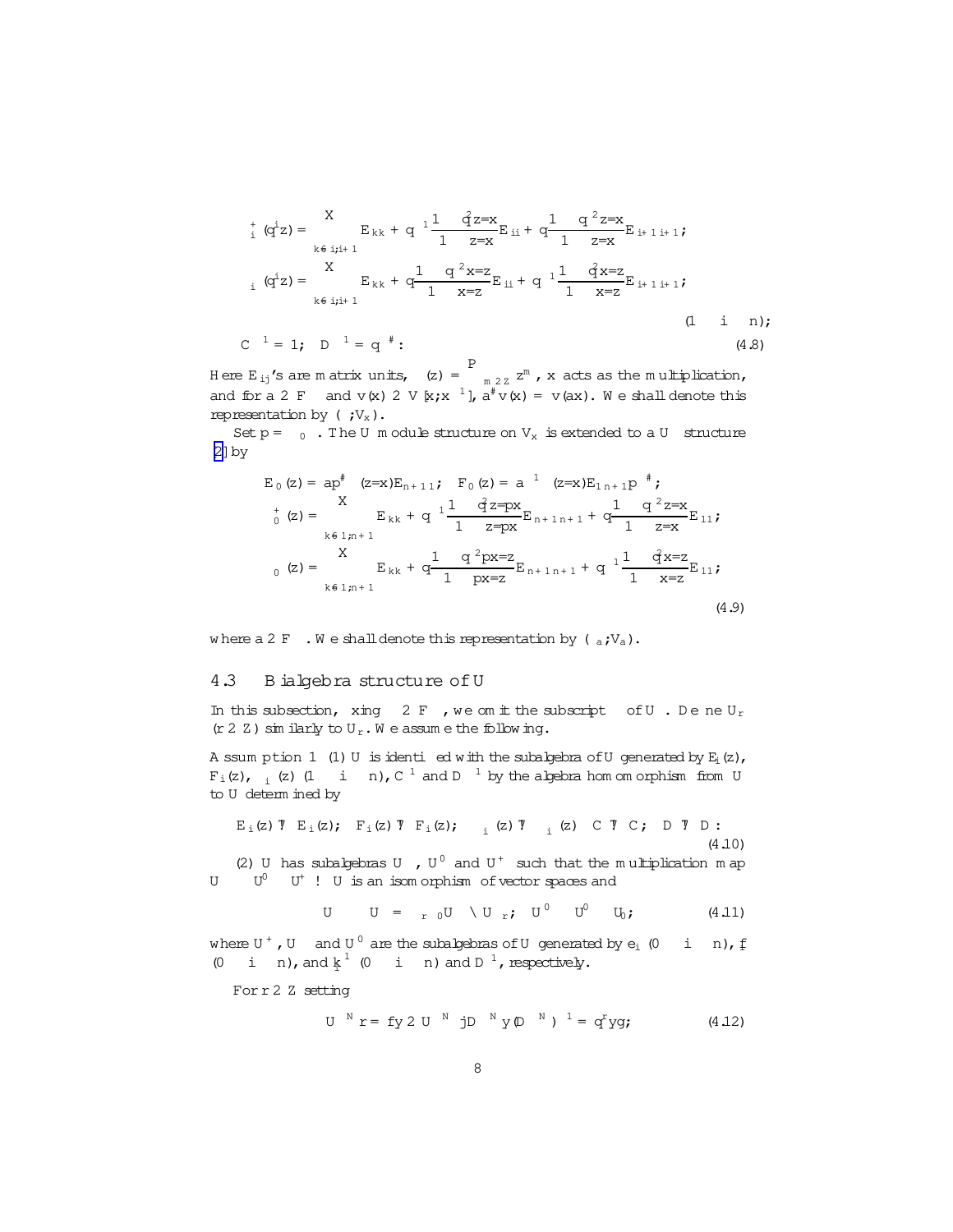<span id="page-8-0"></span>de ne $U^{-N}$   $_{k1}$  sim ilarly to  $U_{k1}$ . We introduce a lineartopology on  $U^{-N}$  by letting  $(U^{N}$ <sub>01</sub>)<sub>1</sub> <sup>0</sup> be a fundam entalsystem of neighborhoods of the origin. (H ereafter we shall simply say 'introduce a linear topology by  $\,$  (U  $^{-{\rm N}}$   $_{01})$ '.) Then U  $^{-{\rm N}}$  is a separated topological algebra. We denote its completion by  $\hat{U}$  (N = 1) and  $U \stackrel{\wedge}{\neg} M$  (N  $\hat{N}$  (N 2). Note that for N 2, the topology on U  $^N$  is equivalent to the tensor product topology.

Let  $_{\text{I}}$  and  $_{\text{II}}$  be the continuous algebra hom om orphism from  $\hat{U}$  to U  $\hat{U}$  U determ ined by

$$
T(C) = T(C) = C \t C; \t T(D) = T(D) = D \t D;
$$
  
\n
$$
T(\frac{1}{i}(z)) = \frac{1}{i}(z - C_2) \frac{1}{i}(z); \t T(\frac{1}{i}(z)) = \frac{1}{i}(z) \frac{1}{i}(z - C_1);
$$
  
\n
$$
T(E_1(z)) = E_1(z) \t 1 + \frac{1}{i}(z) \t E_1(z - C_1); \t T(F_1(z)) = 1 \t F_1(z) + F_1(z - C_2) \frac{1}{i}(z);
$$
  
\n
$$
T(\frac{1}{i}(z)) = \frac{1}{i}(z - C_2) \frac{1}{i}(z); \t T(\frac{1}{i}(z)) = \frac{1}{i}(z) \t T(E_1(z)) = 1 \t F_1(z) + F_1(C_2z) \frac{1}{i}(C_2);
$$
  
\n
$$
T(\frac{1}{i}(z)) = E_1(z) \t 1 + \frac{1}{i}(C_2) \t E_1(C_1z); \t T(\frac{1}{i}(z)) = 1 \t F_1(z) + F_1(C_2z) \frac{1}{i}(C_2);
$$
  
\n(4.13)

where  $C_1 = C$  1 and  $C_2 = 1$  C. Let further  $\hat{U}$ ! F denote the continuous algebra hom om orphism determ ined by

$$
E_{\text{i}}(z)) = E_{\text{i}}(z) = 0; \qquad (E_{\text{i}}(z)) = E_{\text{i}}(z) = E_{\text{i}}(z) = 0; \qquad (4.14)
$$

H ere F is given a discrete topology. Then  $(\hat{U}; i; j)$  (i= I;II) are bialgebras. T hese are straightforward generalizations ofthe bialgebra structures found by D rinfeld for  $\hat{U}$ . Let  $R = R^{\dagger} R^0 R$  be the G auss decomposition of the universal R m atrix of U w ith  $_0$  as a com ultiplication [\[18](#page-19-0)]. Letting

$$
F_{I} = R
$$
 ;  $F_{II} = (R^{+})^{1}$ ; ( (a b) = b a); (4.15)

set

$$
i_{i}( ) = F^{1} i_{i} ( )F; \t(i = 1; II); \t(4.16)
$$

It is known [\[18\]](#page-19-0) that  $I_Y(y) = I_Y(y) = 0$  (y) for y 2 U and that  $(\hat{U}$ ; i;)  $(i = I; II)$  are bialgebras. Set  $I_I^{\text{op}} = I$  and  $F_I^{\text{op}} = F_I$ ). For (;F) =  $(\begin{array}{cc} \n\circ p \\ \n\circ \n\end{array}; F^{\text{op}}_{\perp}), (\begin{array}{cc} \n\text{II}; F_{\text{II}}), \text{etc., we define} \n\end{array}$  we dene  $(\begin{array}{cc} \n\circ p \\ \n\circ \n\end{array}; \begin{array}{cc} \n\circ p \\ \n\circ p \n\end{array} \begin{array}{cc} \n\circ p \\ \n\circ p \n\end{array} \begin{array}{cc} \n\circ p \\ \n\circ p \n\end{array}$ 

$$
^{(1)} = \qquad ; \qquad ^{(N)} = ( \qquad ^{^{\wedge}} \mathbf{1}^{^{\wedge}} \mathbf{1} ) \qquad ^{(N)} \qquad ^{(1)} \qquad (N) \qquad 2) : \qquad (4.17)
$$

and F<sup>(N)</sup> 2 U<sup>^N</sup> (N) 2) by

$$
F^{(2)} = F ; F^{(N)} = (F^{(2)})_{12} (C^{op}_{I} \wedge \hat{1}^{N-2}) F^{(N-1)} ; (N-3) : (4.18)
$$

T hen the follow ing holds.

$$
^{(N-1)} (y) = F^{(N-1-1)} (y) F^{(N)}, (y 2 U); \qquad (4.19)
$$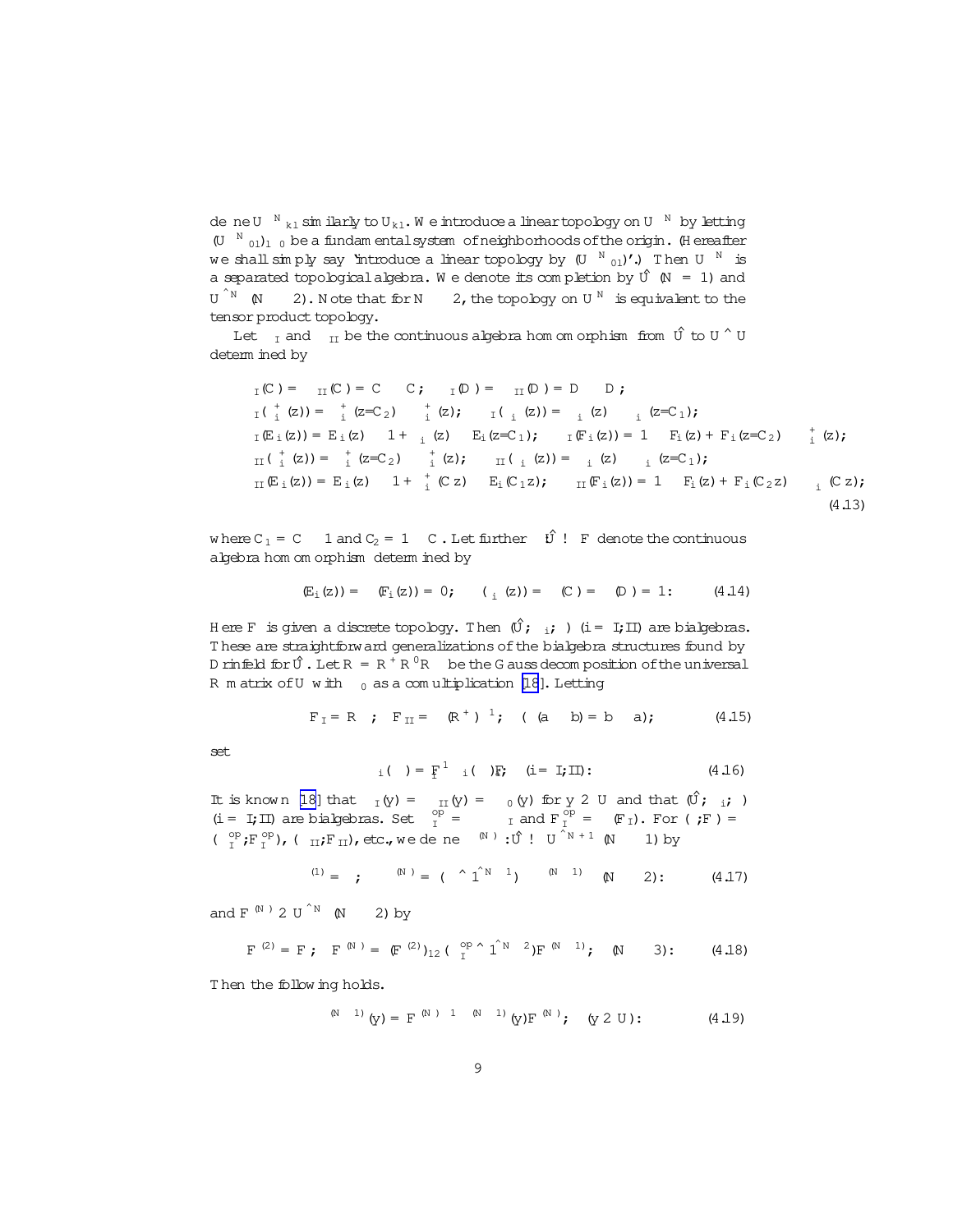<span id="page-9-0"></span>Later we need the following property of  $F_T^{op}$  and  $F_{II}$  [\[18](#page-19-0)]. Set U  $^0 = U^0U^+$ and U  $_{p}^{0}$  = U U<sup>0</sup>. Set further Q =  $_{i=1}^{n}Z_{i}$ , Q + = Q =  $_{i=1}^{n}Z_{0}$  in f0g and  $v = \frac{p}{p} \times 0$  of  $v = 0$ . Set infinitely  $v = \frac{p}{p} \times 1$  is  $v = \frac{p}{p} \times 1$ .

$$
U_m^a
$$
 + = fy 2 U<sup>a</sup> jD yD<sup>1</sup> = q<sup>m</sup> y;  $k_1yk_1^1 = q^{(.j)}y$ ; (1 i n)g;  
\nwhere a = 0, 0. Let M be the closure of  $\begin{bmatrix} P & P \\ m & 0 & 20 \end{bmatrix}$   $\begin{bmatrix} 0 & 1 \\ m & 1 \end{bmatrix}$ 

m 0  $2Q$  U  $\left(\frac{0}{m}\right)$  $\begin{array}{ccc} 0 & & & \textrm{U}_m \end{array} \quad \begin{array}{ccc} \textrm{U}_m & 0 & & \textrm{.} \end{array}$ T hen

$$
F_{I}^{op}
$$
 1 2 M ;  $F_{II}$  1 2 M<sub>+</sub> : (4.20)

For  $N$  2 and  $m$  0, set

U <sup>N</sup> [m] = 
$$
\sum_{\substack{N \ n=2 \ (i \ 1)m_1 m}}^{X}
$$
 U  $U_{m_2}$  m<sub>N</sub>:U (4.21)

Let  $\mathfrak{G}^{\scriptscriptstyle\mathrm{N}}$  (N  $\quad$  2) be the F algebra U  $^{\scriptscriptstyle\mathrm{N}}$  on which a linear topology is introduced by (U  $^{\text{N}}$  [m ]). Then  $\mathfrak{G}^{\text{N}}$  is a separated topological algebra. We denote its completion by  $\overrightarrow{\theta}^{\text{N}}$  .

Lem m a 1 (1) Let be the identity map from  $\mathfrak{G}^{\text{N}}$  to U  $^{\text{N}}$  . Let further  $\hat{p}^{\text{d}}$   $\hat{p}^{\text{d}}$   $\hat{p}$  i  $\hat{p}^{\text{d}}$  be the continuous extension of the continuous algebra hom om orphism . Then  $\hat{ }$  is injective.

(2) If we identify  $\bigoplus^d N$  with a subalgebra of U<sup>^N</sup> via the m ap ^, then the following holds.

op(N 1) <sup>I</sup> (U) dg<sup>U</sup> <sup>N</sup> ; (N 1) II (U) dg<sup>U</sup> <sup>N</sup> : (4.22)

Proof. (1) For  $12Z_0$ , set

$$
M_1 = \frac{X}{P} U^N U^{0 N} U^{\dagger}_{l_1} U^{\dagger}_{l_2} U^{\dagger}_{l_3}
$$
 (4.23)

Under the identication of U  $^{\text{N}}$  with U  $^{\text{N}}$  U<sup>0 N</sup> U<sup>+ N</sup>, the following holds.

$$
U^{N} \text{ [m]} = {}_{1} U^{N} \text{ [m]} \setminus M_{1} ; U_{0m}^{N} = {}_{1} {}_{m} M_{1} ; \qquad (4.24)
$$

From this, we obtain

$$
\setminus_{01} U^{N} [m] + U_{01}^{N} = U^{N} [m] \tag{4.25}
$$

U tilizing the last equality, it is easy to show that any C auchy sequence in  $\mathfrak{G}^{\mathbb{N}}$ which converges to 0 in U  $\hat{N}$  converges to 0 in  $\overrightarrow{B}$   $^{\text{N}}$  .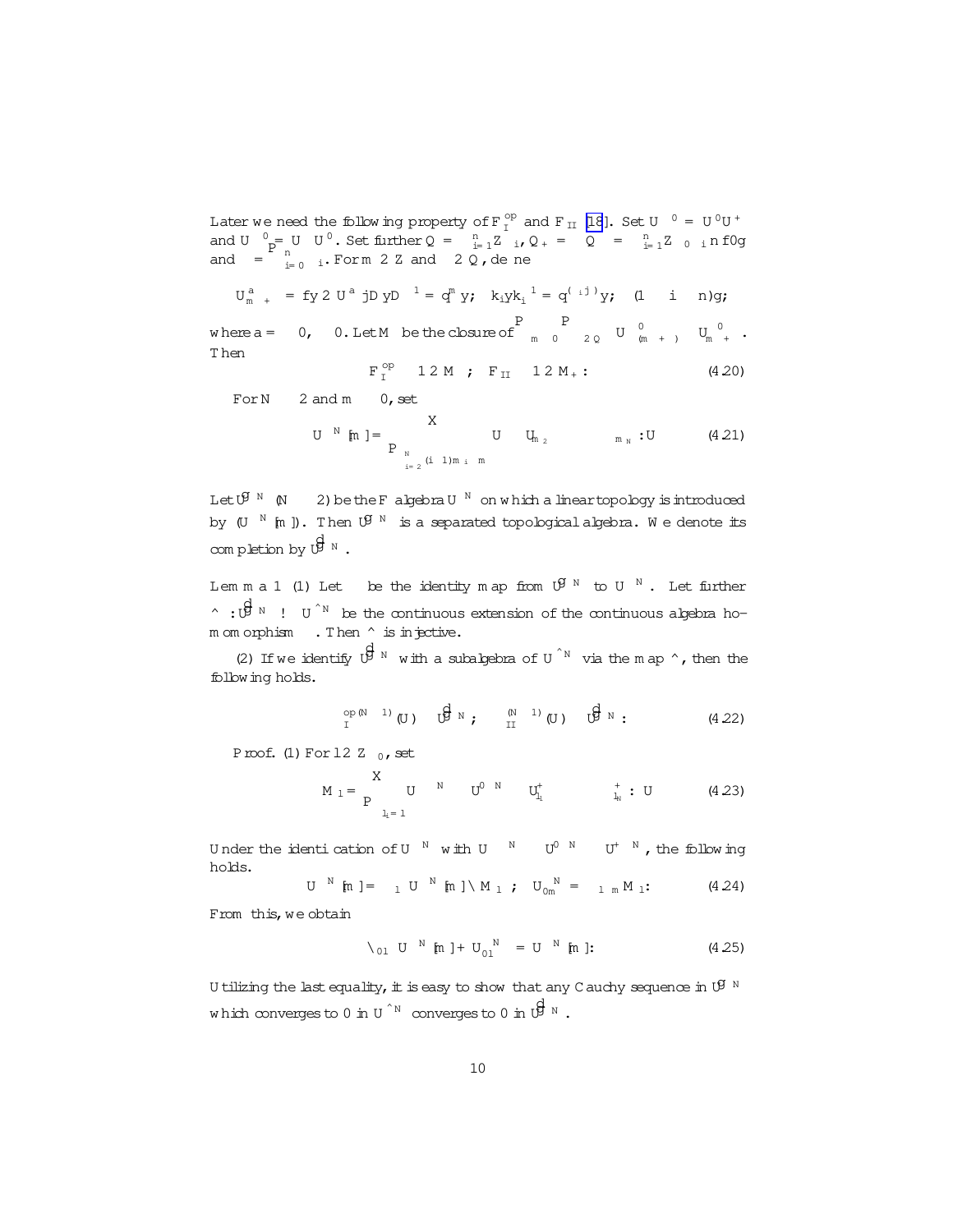<span id="page-10-0"></span>(2) The claim can be easily checked for  $\frac{op}{I}$  and  $\frac{I}{II}$ . Since thanks to [\(4.20\)](#page-9-0)  $\mathbf{F}_\mathrm{I}^{\mathrm{op}(\mathbb{N}^-)}$ ,  $\mathbf{F}_\mathrm{II}^{\mathrm{M}^-)}$  2  $\overrightarrow{\mathbf{U}}^{\mathrm{M}^-}$  , we obtain the claim.

Let  $W_i$  (1 i N ) be U m odules such that

$$
W_i = \frac{m}{2Z} W_{i,m}
$$
;  $W_{i,m} = fw 2 W_i jD w = q^m w g$ ; (4.26)

and set  $W = W_1$   $W \cdot W$ orm 2 Z setting

W [m] = 
$$
\sum_{\substack{N \ n = 2 \ (i \ 1)m_i m}} W_1 W_{2m_2}
$$
 N m M ; (4.27)

introduce a separated linear topology on W by  $(W \nvert m)$ . Then  $W \nvert$ , the completion of W , is a topological  $\stackrel{\text{d}}{\mathbb{B}}$  <sup>N</sup> module. Therefore, thanks to Lemma [1,](#page-9-0) W  $\,$  is a U m odule via the comultiplication  $\int_{I}^{\text{op}}$  or  $\int_{II}$ . Note that  $\hat{W} = W$  in the case  $N = 2$  and  $W_{N,m} = f0q$  (m 0).

#### 4.4 Intertw iners of toroidalm odules

Let  $(i)$  and  $(i)$  (0 j n) denote the intertw iners of U m odules determ ined by

$$
(i) \, y \, (j) \, y \, (j) \, y \, (j) \, (j+1); \qquad (ii) \, y \, (j) \, (i) \, (j+1);
$$
\n
$$
(ii) \, (i) \, (i) \, (j+1) \, (j) \, (k+1) \, (l+1) \, (l+28)
$$

where V ( $_{j}$ ) V<sub>x</sub> and V<sub>x</sub> V ( $_{j}$ ) are U m odules via the comultiplication  $_{0}$ and  $n+1$  should be understood as  $0 \cdot$ 

A s usualwe de ne their com ponents by

$$
\sum_{k,m}^{(j)} u = \sum_{j=0}^{(j)} (u - \kappa x^m) ; \qquad \sum_{k,m}^{(j)} u = \sum_{j=0}^{(j)} (\kappa_k x^m - u) ; \qquad (4.29)
$$

and set

$$
P_{k}^{(j)}(z) = \sum_{\substack{k,m \ 2 \, \text{m} \ 2}}^{X} \frac{p_{j}}{k} \, z^{-m} \, ; \qquad p_{k}^{(j)}(z) = \sum_{\substack{k,m \ 2 \, \text{m} \ 2}}^{X} \frac{p_{j}}{k} \, z^{-m} \, : \qquad (4.30)
$$

Proposition 3 Form 2 Z, set  $a_m = q^{2m}$  . In the following, give V (  $_j$ ) Va and W  $_{\text{m}}$  V<sub>a</sub> (resp. V<sub>a</sub> V ( $_{\text{j}}$ ) and V<sub>a</sub> W<sub>m</sub>) toroidalm odule structures via the comultiplication  $I_I$  (resp.  $II$ ).

(1) For 0 j n, <sup>(j)</sup> :V (<sub>j</sub>)  $V_{a_j}$ ! V (<sub>j+1</sub>) and <sup>(j)</sup> :V<sub>a<sub>j</sub> V (<sub>j</sub>)!</sub> V ( $_{i+1}$ ) are intertwiners of U  $_{0}$  m odules.

(2) Let  $p = 0 \in 1$ . Setting

Y (z) = exp (q q<sup>1</sup>)
$$
\sum_{r>0}^{X} \frac{p^{\frac{r}{2}}}{1-p} r^{b} r^{z} r
$$
 (4.31)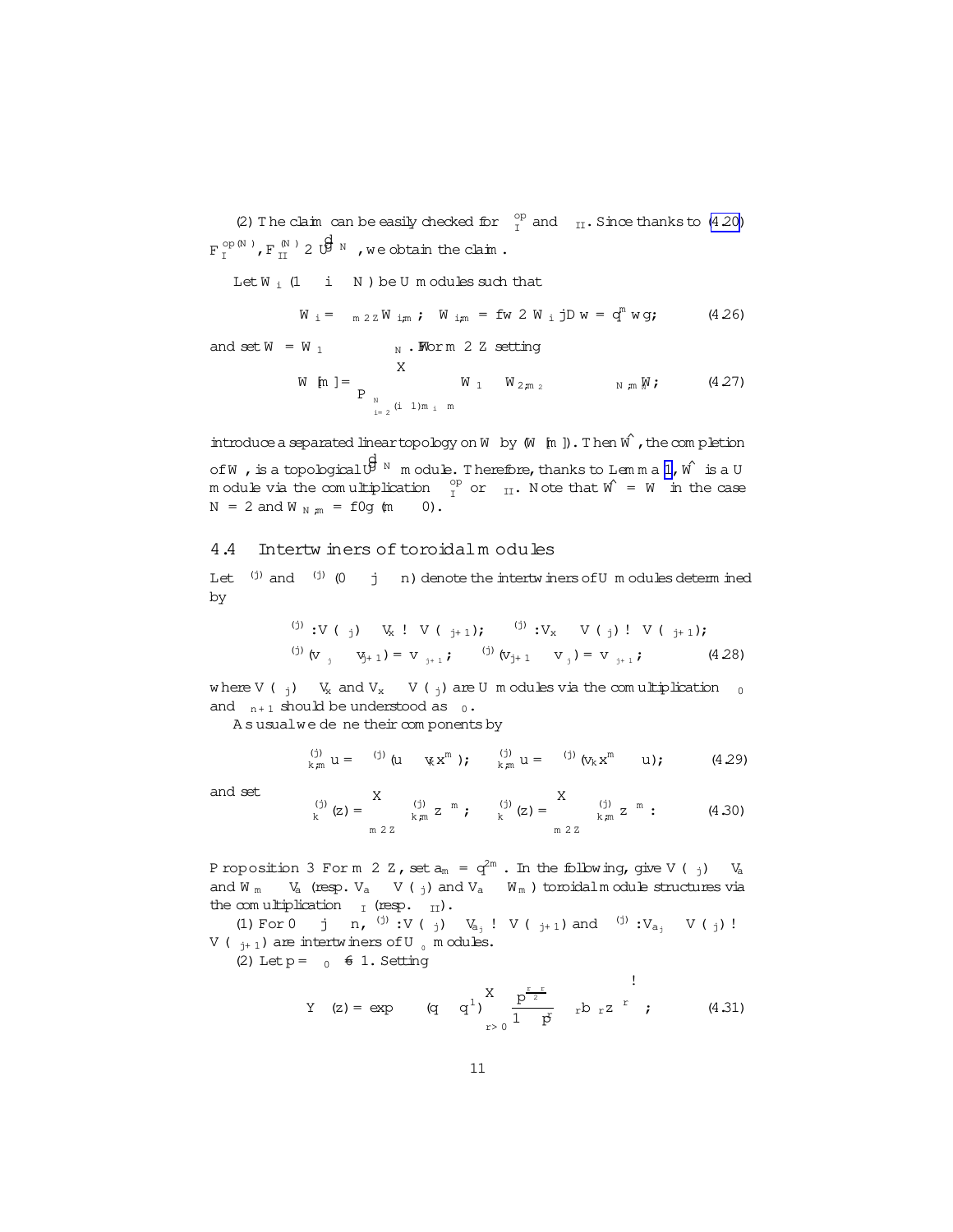$$
(z) = Y+ (qz)Y (z); (z) = Y+ (z)Y (qz); (4.32)
$$

For  $m = (n + 1)s + j (s 2 Z; 0 j n)$ , de  $n e^{(m)} : W_m$   $V_{a_m = p^s}$  !  $W_{m+1}$ and  $\sim$ <sup>(m)</sup> : $V_{a_m}$ <sub>=ps</sub> W<sub>m</sub> ! W<sub>m+1</sub> by the generating series

$$
\sim_{k}^{(m)}(z) = {^{(j)}\choose k}(z) \qquad (z) \text{ and } \sim_{k}^{(m)}(z) = {^{(j)}\choose k}(z) \qquad (z); \qquad (4.33)
$$

respectively. Here  $\sim_k^{(m)}$  (z) and  $\sim_k^{(m)}$  (z) are de ned similarly to  $\frac{1}{k}$  (z) and (j) (i) (z). Then  $\sim$  (m) and  $\sim$  (m) are intertwiners of U m odules.

Proof. We consider the case  $\sim$  (m). G ive W <sub>m</sub> V<sub>a</sub> (resp. V (<sub>j</sub>) V<sub>x</sub>) a U (resp. U ) m odule structure via the comultiplication  $I_L$ . Set  $\binom{m}{m} = \binom{m}{m} F_I^{-1}$ and  $f^{(j)} = f^{(j)}F_{I}^{-1}$ . Then  $f^{(m)}_{K}$  (z) =  $f^{(j)}_{K}$  (z) (z). U tilizing the explicit expression of the intertwiner  $(i)$ :  $V$  (j)  $V_x$  !  $V$  (j<sub>+1</sub>) in term s of bosons [\[19\]](#page-19-0), it is straightforward to show  $^{(m)}:W_m$   $V_{a_m = p^s}$  !  $W_{m+1}$  is an intertw iner of U m odules. The claim follow s from this.

# V . Two level  $0$   ${\rm U}_{\rm q}^{\,0}({\rm s}_{\scriptscriptstyle \rm R+1}^{\scriptscriptstyle 4})$  actions

## 5.1 C om pletions of  $V_x$ <sup>N</sup>

Follow ing [\[10](#page-19-0)], we introduce two completions of  $\mathrm{V_{x}}^{\mathrm{N}}$  and the maps from them to  $W_N$ .

Form 2 Z, let  $V_N$  [m ] signify  $V_x$  <sup>N</sup> [m ] in subsection 4.3 and set

$$
V_N\text{ [[m]]= spanfv } _1x^{\mathfrak{m} }_1 \qquad \qquad _Nx^{\mathfrak{m} }_v y^{\mathfrak{m} } \text{ jm axfm } _1; \qquad \qquad _N\text{ gm } \text{ m g: (5.1)}
$$

Introduce two linear topologies on the vector space  $V_x$  <sup>N</sup> by  $(V_N$  [m ]) and by  $(V_N$  [[m ]]). We denote the thus obtained separated topological vector spaces by  $V_{N}^{0}$  and  $V_{N}$  , respectively, and let  $\hat{V}_{N}^{0}$  and  $\hat{V}_{N}$  signify their com pletions. Let  $_{N}$ be the identity map from  $V_{N}^{0}$  to  $V_{N}$  . Let further  $\hat{\gamma}_{N}$  :  $\hat{V}_{N}^{0}$  !  $\hat{V}_{N}$  denote the continuous extension of the continuous linearmap  $_N$ . (This map is shown to be in jetive as in Lemma [1](#page-9-0).) N ote that our completions are a little bit dierent from those in [\[10\]](#page-19-0).

Set

$$
v_{1}; \quad v_{i}(z_{1}; \dots, y) \nleftrightarrow \sum_{m_{i}}^{X} v_{1} x^{m_{1}} \dots x^{m_{i}} z_{1}^{m_{1}} \dots w_{N}^{m_{N}} z_{N}.
$$
 (5.2)

Let N  $^0_\text{N}$  (resp. N  $_\text{N}$  ) be the closure in  $\hat{\mathrm{V}}^0_\text{N}$  (resp.  $\hat{\mathrm{V}}_\text{N}$  ) of the span of the  $\infty$ e cients of the follow ing generating series,

$$
V_{i,j;i+1,i} \t (i j z_{i} z_{i} z_{i} ; ) \t (j) \frac{(z_{i} = z_{i+1})^{(i \t i + 1)}}{1} V_{i,i+1,i} \t (i + 1) z_{i} ;
$$

<span id="page-11-0"></span>put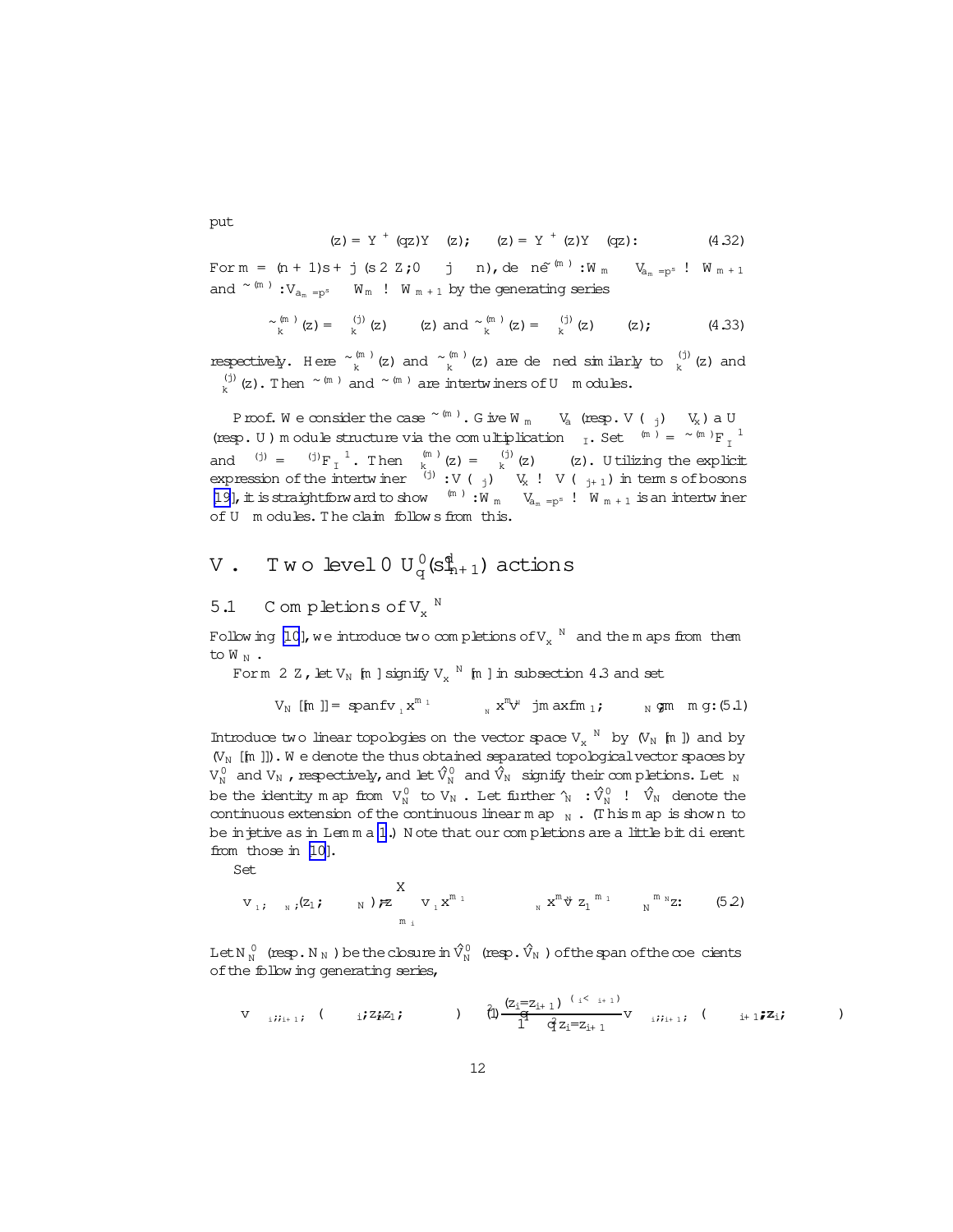<span id="page-12-0"></span>+ q 1 zi=zi+ 1 1 q<sup>2</sup>zi=zi+ 1 v i+ 1;;i; ( i+ 1;zi; );<sup>i</sup> 6= (i+ 1); v i;;i+ 1 ; ( i;zi;z+ 1; )+ q <sup>2</sup> 1 q <sup>2</sup>zi=zi+ 1 1 q<sup>2</sup>zi=zi+ 1 v i+ 1;;i; ( i+ 1;zi; ); ( <sup>i</sup> = <sup>i</sup>+ 1); (5.3)

where 1 i N 1. Then  $M = \frac{1}{N} (N_N^0)$ .

G ive W <sub>N</sub> a discrete topology. Set  $\overline{p}$ i = v <sub>0</sub> 1 2 W <sub>0</sub>. Let  $\frac{0}{N}$  : V<sub>N</sub> ! W <sub>N</sub> and  $_N : V_N : W_N$  be the linearm aps dened by  $\ddot{x}$ 

$$
v_{1}; \quad_{N}; (z_{1}; \quad N); \mathbb{Z} \stackrel{\sim (N)}{=} \begin{bmatrix} 1 \\ 2 \end{bmatrix} \quad \begin{bmatrix} 2 \\ 2 \end{bmatrix} \quad \begin{bmatrix} 0 \\ 2 \end{bmatrix} \quad \begin{bmatrix} Y \\ 2 \end{bmatrix} \quad \begin{bmatrix} Y \\ 2 \end{bmatrix} \quad \begin{bmatrix} Y \\ k \end{bmatrix} \quad \begin{bmatrix} 0 \\ k \end{bmatrix} \quad \begin{bmatrix} 0 \\ k \end{bmatrix} \quad \begin{bmatrix} 0 \\ 0 \\ k \end{bmatrix} \quad \begin{bmatrix} 0 \\ k \end{bmatrix} \quad \begin{bmatrix} 0 \\ k \end{bmatrix} \quad \begin{bmatrix} 0 \\ k \end{bmatrix} \quad \begin{bmatrix} 0 \\ k \end{bmatrix} \quad \begin{bmatrix} 0 \\ k \end{bmatrix} \quad \begin{bmatrix} 0 \\ k \end{bmatrix} \quad \begin{bmatrix} 0 \\ k \end{bmatrix} \quad \begin{bmatrix} 0 \\ k \end{bmatrix} \quad \begin{bmatrix} 0 \\ k \end{bmatrix} \quad \begin{bmatrix} 0 \\ k \end{bmatrix} \quad \begin{bmatrix} 0 \\ k \end{bmatrix} \quad \begin{bmatrix} 0 \\ k \end{bmatrix} \quad \begin{bmatrix} 0 \\ k \end{bmatrix} \quad \begin{bmatrix} 0 \\ k \end{bmatrix} \quad \begin{bmatrix} 0 \\ k \end{bmatrix} \quad \begin{bmatrix} 0 \\ k \end{bmatrix} \quad \begin{bmatrix} 0 \\ k \end{bmatrix} \quad \begin{bmatrix} 0 \\ k \end{bmatrix} \quad \begin{bmatrix} 0 \\ k \end{bmatrix} \quad \begin{bmatrix} 0 \\ k \end{bmatrix} \quad \begin{bmatrix} 0 \\ k \end{bmatrix} \quad \begin{bmatrix} 0 \\ k \end{bmatrix} \quad \begin{bmatrix} 0 \\ k \end{bmatrix} \quad \begin{bmatrix} 0 \\ k \end{bmatrix} \quad \begin{bmatrix} 0 \\ k \end{bmatrix} \quad \begin{bmatrix} 0 \\ k \end{bmatrix} \quad \begin{bmatrix} 0 \\ k \end{bmatrix} \quad \begin{bmatrix} 0 \\ k \end{bmatrix} \quad \begin{bmatrix} 0 \\ k \end{bmatrix} \quad \begin{bmatrix} 0 \\ k \end{bmatrix} \quad \begin{bmatrix} 0 \\ k \end{bmatrix} \quad
$$

where  $s_k$  is the integer part of  $k=(n + 1)$  and

$$
\text{(z)} = \frac{(q^2 \text{pz}; p)_1}{(pz; p)_1}; \quad \text{(z;} p)_1 = \frac{Y}{m = 0} \quad \text{(1)} \quad p^n \text{ z}; \quad \text{(5.5)}
$$

Thanks to the commutation relations am ong the intertwiners  $\sim$  (m), both m aps  $_{\textrm{\tiny{N}}}^{0}$  and  $_{\textrm{\tiny{N}}}$  are continuous and extend to the continuous linearm aps  $_{\textrm{\tiny{N}}}^{\wedge}$   $\cdot$   $\hat{\textrm{V}}_{\textrm{\tiny{N}}}^{0}$  ! W  $_N$  and  $\hat{\gamma}_N$  :  $\hat{V}_N$  ! W  $_N$  , respectively. M oreover the latter m aps induce  $\hat{\gamma}_N^0$  :  $\hat{V}_{N}^{0} = N_{N}^{0}$  !  $W_{N}$  and  $\gamma_{N}$  : $\hat{V}_{N} = N_{N}$  !  $W_{N}$ .

# 5.2 Level 0  $U_q^0$ ( $s_{n+1}^d$ ) actions by Jim bo, et al.

Let U  $_{\rm q}^0$  (s $_{\rm n+1}^{\rm d}$ ) be the subalgebra of U  $_{\rm q}$  (s $_{\rm n+1}^{\rm d}$ ) generated by  ${\rm e}_{\rm i}$ ,  ${\rm f}_{\rm i}$  and  ${\rm k}_{\rm i}$   $^{\rm 1}$  (0 i n). Set  $U_{c=0}^0 = U_q^0$  (s $\frac{dq}{h+1}$ ) = < k<sub>0</sub> n kl > and give this algebra a discrete topology.  $\hat{V}_\mathrm{N}$  is given a topological U  $_{\mathrm{c}=~0}^{0}$  m odule structure by the m ap

$$
e_0 \text{ T } q^{N} \xrightarrow{1} \hat{X}^1 \hat{Y}_j \xrightarrow{1} 1 \xrightarrow{j} 1 \qquad E_{n+1,j} \qquad (\hat{G}^{n+1,n+1} \xrightarrow{E_{1,j}})^{N} \xrightarrow{j}
$$
\n
$$
f_0 \text{ T } q^{(N-1)} \xrightarrow{X^N} \hat{Y}_j (q^{E_{1,j}} \xrightarrow{E_{n+1,n+1}})^{j} \xrightarrow{1} E_{1,n+1} \xrightarrow{1} \xrightarrow{N} j
$$
\n
$$
k_0 \text{ T } (q^{E_{n+1,n+1}} \xrightarrow{E_{1,j}})^{N} ;
$$
\n
$$
y \text{ T } (\qquad \qquad \frac{\text{op}(N)}{\text{op}})^{1)} (y); \quad y = e_i f_i k_i; \quad (1 \qquad i \qquad n) \quad (5.6)
$$

where  $\hat{Y}^{-1}_j$  is a continuous linear operator on  $\hat{V}_\text{N}$  de ned via the action of the a ne H ecke algebra on Laurent polynom ials. See [[10\]](#page-19-0) for further details. It is further shown that the above  $U_{c=0}^{0}$  action on  $\hat{V}_{N}$  induces the  $U_{c=0}^{0}$  action on  $\hat{\triangledown_{\scriptscriptstyle \mathrm{N}}}=_{\mathrm{N_{\scriptscriptstyle \mathrm{N}}}}$  .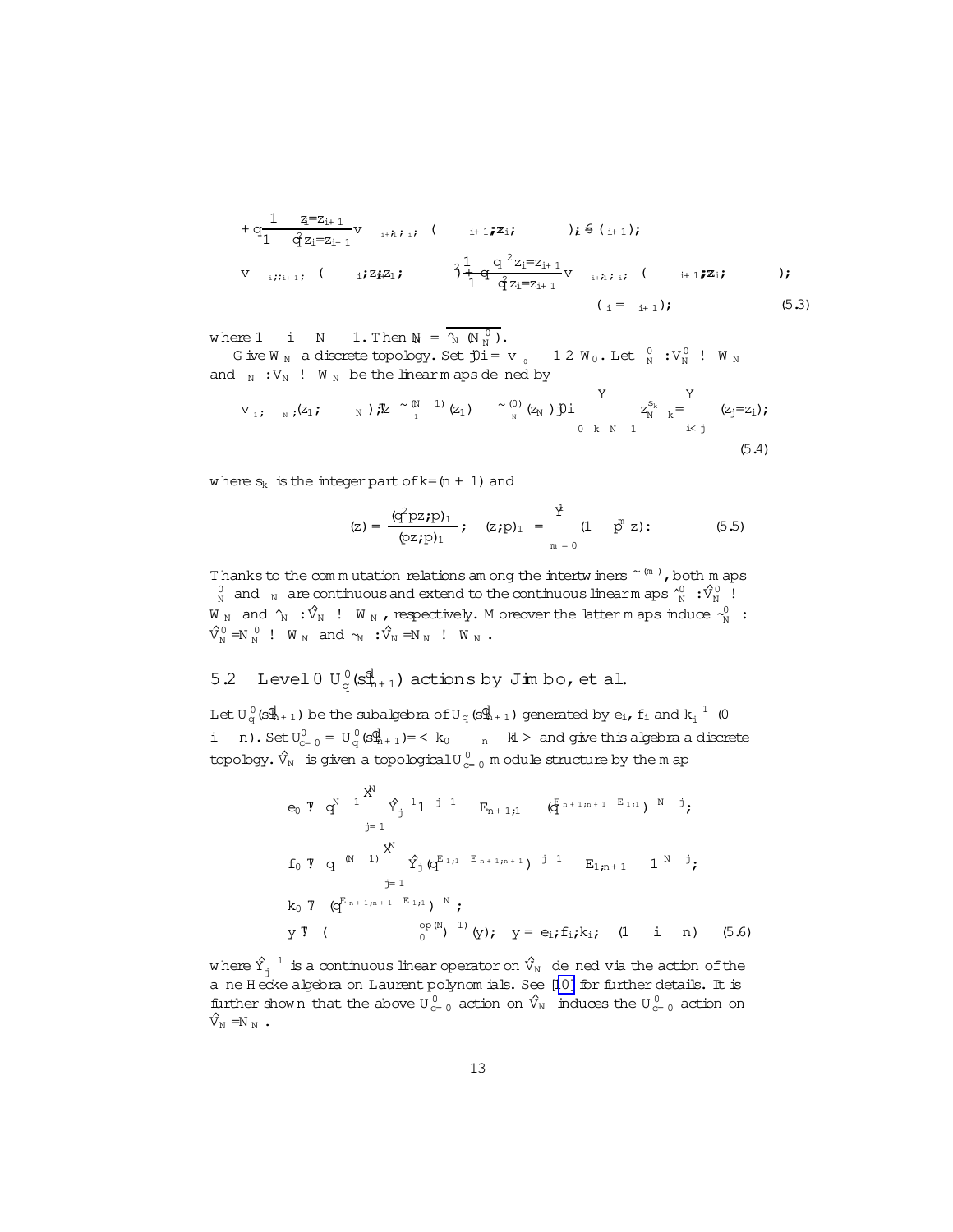<span id="page-13-0"></span>In the case =  $_0$ , we replace  $\sim$  (m) and W <sub>N</sub> by (i) and V (<sub>j</sub>) (i m, j N  $mod n + 1$  in  $(5.4)$ . We denote the thus obtained m aps by the same Letters  $_{N}^{0}$ , etc.. Set  $\hat{V} = N_1 \hat{V}_N$  and  $H = N_1 = N_0 V (m_1)$ . Let  $\hat{V}$  ! H signify the surjective linearm ap obtained from  $\gamma_{\text{N}}$  's. In [\[10](#page-19-0)], by show ing that K er^ is  ${\tt U}_{\rm c=0}^{\,0}$  invariant, a  ${\tt U}_{\rm c=0}^{\,0}$  action is de ned on H  $\,$  so that  $\, \hat{~}$  is a hom om orphism  $\,$  of  $U^0_{c=0}$  m odules.

## 5.3 Level 0  $U_q^0$ ( $s_{n+1}^d$ ) actions induced by the toroidal actions

Let  $S_N$   $: \hat{V}_N^0$  !  $\hat{V}_N^0$  be the hom eom orphic linearm ap de ned by

$$
V_{1}; \quad N; (Z_1; \quad N) \nsubseteq V_{1}; \quad N; (Z_1; \quad N) = Z \quad (Z_j = Z_1): \quad (5.7)
$$

Let us de ne  $_{\textrm{\tiny{N}}}$  :U !  $\text{End}_{\text{F}}$   $(\hat{V}_{\textrm{\tiny{N}}}^{0})$  ) by

$$
_{\text{N}}\text{ (y) = }{\text{S}_{\text{N}}}^1 \qquad \text{(a)}_{\text{N} = 1} \qquad \qquad \text{a)} \quad \text{or} \quad \text{p (N - 1) (y)} \qquad \text{S}; \quad \text{y 2 U :} \qquad \text{(5.8)}
$$

Then thanksto Lemma  $1$ ,  $\hat{V}_{\textrm{N}}^0$  isa U module by the map  $_{\textrm{N}}$  . (U tilizing Lemma A 3 and  $(4.19)$ , N  $_N^0$  is shown to be U invariant.)

The U  $\mod$  m odules  $\hat{V}_{N}^{0}$  and W  $_{N}$  are topological U  $_{c=0}^{0}$  m odules via the algebra hom om orphism from  $U_q^0(s_{n+1}^0)$  to U determ ined by  $e_i$  7  $E_{i,0}$ ,  $f_i$  7  $F_{i,0}$ ,  $k_i$  7  $k_i$ . For these two  $\dot{\mathsf{U}}_{c=0}^0$  modules, we have the following.

Proposition 4 Themap  $\hat{\ }^0_N$  : $\hat{\mathrm{V}}^0_N$  ! W  $_\mathrm{N}$  is a hom om orphism of  $\mathrm{U}^{\,0}_{\mathrm{c}=0}$  modules. Proof. Set  $\sim$ op(m) =  $\sim$ (m), ((v w) = w v). The linearm ap  $1^N$  <sup>m 1</sup>  $\sim$ op(m) : $V_{a_{N-1}=p^{s_{N-1}}}$  a<sub>m =p</sub>s $W$   $W_m$  !  $V_{a_{N-1}=p^{s_{N-1}}}$  $a_{m + 1} \mathcal{Y}_{p^{s_{m + 1}}}$  $W_{m+1}$  extends to the m ap between the completions and the latterm ap is show n to be an intertw iner of U modules. Let  $F^{(N)} = F_T^{\text{op}(N)}$ . From  $(1^{N} \cap F^{(N+1)} =$  $F^{(N)}$  and  $(4\ 20)$ , we get  $F^{(N+1)-1}$   $(u-ji) = (F^{(N)-1}u)$  joi,  $(u 2\hat{V}_N^0)$ . M oreover  $E_{0,m}$   $\hat{D}i = F_{0,m}$   $\hat{D}i = 0$  (m 0) and  $(2)\hat{D}i = \hat{D}i$ . Hence the continuous map from  $\hat V^{0}_{\rm N}$  to the completion of  $\rm V_{a_{\rm N}-1}$  $_{a_0}$  W<sub>0</sub> de ned by u  $\overline{y}$   $S_N$  (u)  $\overline{y}$   $\overline{y}$  is  $U_{c=0}^0$  linear. From these we obtain the claim.

# 5.4 Relation between two level 0  $U_q^0$  ( $S_{n+1}^{\{d\}}$ ) actions

Lem m a 2 Let  $X_N$  denote the span of the vectors v  ${}_1x^{m}$  1  $\mathbf{x}^{\mathfrak{m}}$   $\mathbf{\hat{v}}$  (  $\mathbf{1}$ N;  $m_i$  2 Z). Then  $X_N + N_N^0 = N_N^0$  is dense in  $\hat{X}_N^0 = N_N^0$ .

Proof. It is sucient to show  $\hat{V}^0_N = \overline{X_N + N_N^0}$ . Therefore the claim follows if we show the follow ing.

$$
v_{1} x^{m_{1}} \t\t x^{m_{1}} \t\t 2 \overline{X_{N} + N_{N}^{0}}.
$$
\t(5.9)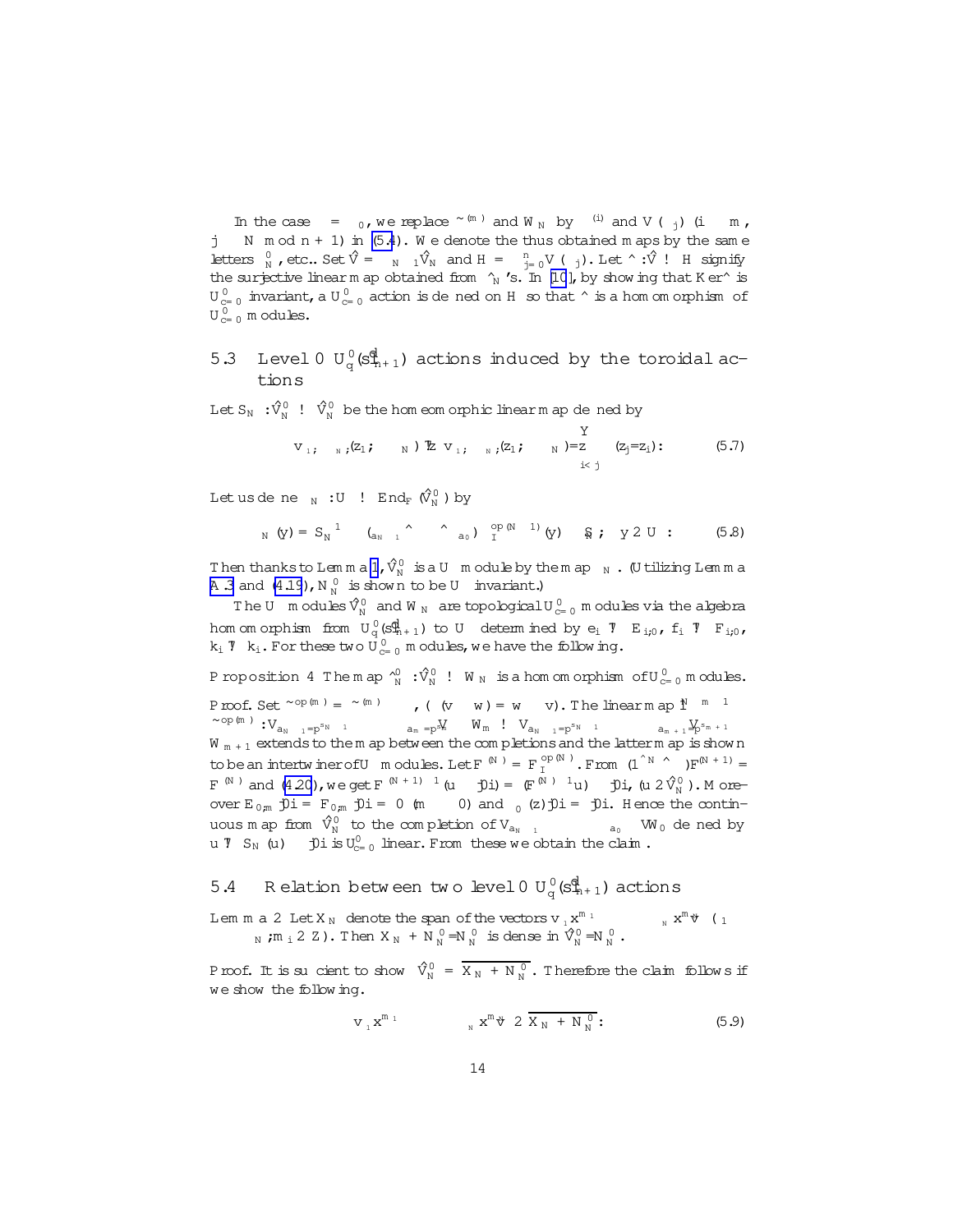<span id="page-14-0"></span>Let  $i \leq i+1$  and  $Y_N$  be the the span of the coe cients of  $v_{i,i+1}$ ;  $($   $i \in \mathbb{Z}^2 + \mathbb{Z}^2)$ . Equation  $(5.3)$  im plies that the coecients of

$$
(1 \qquad (z_i=z_{i+1})^m) v \qquad \ldots, \qquad \quad \ \ \, \ldots, \qquad \quad \ \ \, \ldots)
$$

belong to  $Y_N + N_N^0$  for any integerm. Hence the coecients of v  $\sum_{i+h,i}$ ; (  $\sum_{i+1}$ ; $\mathbb{Z}_i$ ; ) belong to  $\overline{Y_N + N_N^0}$ . U sing the last argum entrepeatedly, we can show [\(5.9\)](#page-13-0).

Lem m a 3 Let  $\gamma_N$  :  $\hat{V}^0_N$   $=$ N  $\gamma_N^0$  !  $\hat{V}_N$   $=$ N  $_N$  be the m ap induced by  $\hat{V}_N$  . For  $_1$ N and  $y = e_i$ ,  $f_i$ ,  $k_i$ <sup>1</sup> (0 i n), the following holds.

 $\gamma_N$  (yv<sub>1;  $_N$ </sub>;(z<sub>1</sub>;  $_N$ ));  $\geq$  y $\gamma_N$  (v<sub>1;  $_N$ </sub>;(z<sub>1</sub>;  $_N$ )); (5.10)

Proof. The above equality clearly holds except for  $e_0$  and  $f_0$ . The case  $e_0$  is shown in Appendix A and the case  $f_0$  is sim ilarly proven.

Since  $\gamma$  is continuous, the above two lem m as prove the following proposition.

Proposition 5 The map  $\gamma_N : \hat{V}_N^0 = N_N^0 : \hat{V}_N \Rightarrow N_N$  is a hom om orphism of  $U_{c=0}^0$ m odules.

From Propositions [4](#page-13-0) and 5, we can show the following.

Theorem 2 The map  $\hat{\gamma}_N$  :  $\hat{V}_N$  ! W  $_N$  is a hom om orphism of  $\mathrm{U}^{\,0}_{\mathrm{c}=0}$  modules.

Proof. Since  $\gamma_N$   $\gamma = \gamma_N^0$ ,  $\gamma_N$  (yw) = y $\gamma_N$  (w) for y 2 U<sub>C=0</sub> and w 2 Im  $\gamma_N$ . Im  $\gamma_N$  is dense in  $\hat{V}_N = N_N$ ;  $\hat{V}_N = N_N$  and  $W_N$  are separated topological  $U_{c=0}^0$ m odules;  $\gamma_\text{N}$  is continuous. Therefore  $\gamma_\text{N}$  is a hom om orphism of  $\mathrm{U}^{\,0}_{\mathrm{c}=~0}$  m odules.

From Proposition [3](#page-10-0)  $(1)$ , we obtain the following.

C orollary 2 In the case =  $_0$  (p =  $_0^2$ ), the m ap ^ :  $\hat{V}$  ! H =  $_{\text{J}=0}^n V$  (  $_j$ ) de ned in subsection 5.2 is a surjective hom om orphism of  $\mathbb{U}_{c=0}^0$  m odules.

#### A ppendix A . P roofofLem m a 3

The following is immediate. See  $[10]$  for  $(3)$  and  $(4)$ .

Lem  $m a A.1$  For I f1; N g, detekthe set of generating series

w(z<sub>1</sub>;  $_{\text{N}}$ ) = z X  $w_{m_{1}}$ ;  $w_{m_{2}}^{m_{1}}$   $w_{N}^{m_{N}}$ z such that  $w_{m_{1}}$ ;  $w_{m}$  2  $\overline{V_{N}}$  [M ]];

where  $M = m \, \mathrm{axfm} \, \mathrm{i} g_{i2\,I}$ . For I f1; Ng and k 2 f1;  $i\,N_k g$ , let A denote the algebra of form alpower series in the variables  $z_i=z_k$  (i2 In fkg). (1)  $A_{I;k}K_I$  K<sub>Infkg</sub>. M oreover  $A_{I;k}$  acts on  $K_I$  when  $k \geq 1$ .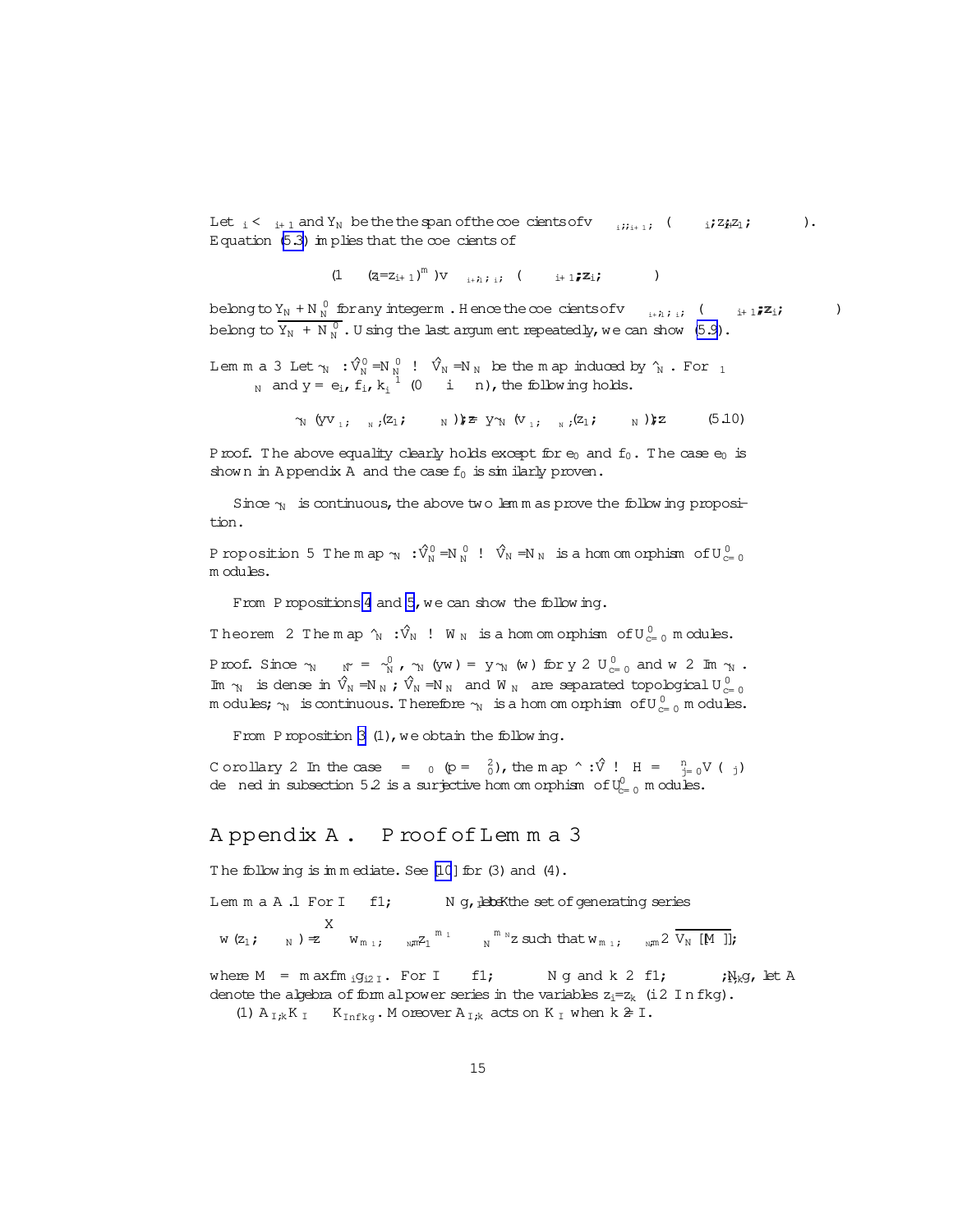<span id="page-15-0"></span>(2) Let  $\texttt{i}$ ;  $\texttt{j}$  2 I,  $\texttt{k}$  2 f1; <br>;N g n I and w <sub>I</sub>2. Ket further f(z) and g(z) be form alpower series in z. Then for  $(x; y) = (z_i = z_j; z_i = z_k)$  and  $(z_i = z_j; z_j = z_k)$ , the following holds.

$$
f(x) (g(y)w) = g(y) (f(x)w) = (f(x)g(y))w :
$$

(3) Let K <sub>ij</sub> be the operator which interchanges  $z_i$  and  $z_j$ , and set  $z_j = q^{-1} +$ (q q<sup>1</sup>) $\frac{z_j}{z_j}$  $\frac{z_j}{z_i - z_j}$  (K<sub>ij</sub> 1). Then  $\frac{1}{ij}$  K<sub>I</sub> if i; j 2 I.

(4) Let  $\mathbf{i}$ ;  $\mathbf{j}$  2 I and k 2 f1;  $\mathbf{j}$  ;N gnI. If  $f_{\mathbf{i}}$  and  $\mathbf{k}$  esf<sub>il</sub> =  $\mathbf{i}$  if when acted on Laurent polynom ials in  $z_1$  (1 l N), then  $f_{i,j}$   $\dot{x}_i$  =  $i_j f \dot{x}_j$ .

Lem m a A .2 Let L be the set of generating series

w(z<sub>1</sub>;  $_{\text{N}}$ ) = z X  $w_{m_1}$ ;  $w_{m^2}$   $\frac{m_1}{N}$   $\cdots$   $\frac{m_N}{N}$  such that  $w_{m_1}$ ;  $w_{m^2}$   $\frac{m_N}{N}$   $\frac{m_N}{N}$ where  $M = \begin{bmatrix} P & N \\ N & N \end{bmatrix}$  (i 1)m<sub>i</sub>.

(1) Let B be the algebra of form al power series in the variables  $z_{i+1} = z_i$ (1 i< N ). Then B acts on L.

(2) Setu<sub>1</sub>;  $_N$ ;(z<sub>1</sub>;  $_N$ )  $\neq$  F  $_1^{\text{op(N)}-1}$  V<sub>1</sub>;  $_N$ ;(z<sub>1</sub>;  $_N$ );z Then  $u_i$ ;  $_N$ ; $(z_1; w_N)$   $\geq L$  for any  $_i$  and  $u_i$ ;  $_N$ ; $(z_1; w_N)$  $\geq v_i$ ;  $_N$ ; $(z_1; w_N)$ ; $z$ when  $_1$   $\_$   $_\mathrm{N}$  .

Proof. (1) is immediate. (2) follow from  $(4.20)$ .

Lem m a A .3 Let  $N_N^{0\ F}$  be the closure in  $\hat{V}^0_N$  of the span of the  $\infty$ e cients of the following generating series,

V 
$$
iii_{+1}
$$
; (  $i72f_1Z_1$ ;  $\frac{1}{1} \frac{q=Z_{i+1}}{q}V_{i+h,i}$ ; (  $i+17Z_i$ ; );  
\n $(i \leq i+1)$ ;  
\nV  $iii_{+1}$ ; (  $i72f_1Z_1$ ;  $\frac{1}{1} \frac{q}{1} \frac{q}{2} \frac{Z_i=Z_{i+1}}{Z_{i-h-1}}V_{i+h,i}$ ; (  $i+17Z_i$ ; );

 $1 \frac{q}{2}z_1=z_{1+1}$  $(i = i+1); (A1)$ 

where 1 i N 1. Then  $\mathbb{P}^{p(N)}N_N^0 = N_N^{0 \text{ F}}$ .

Proof. Let F  $^{(\aleph)}$  signify F  $^{op\,(\aleph)}_I$  . Firstly we consider the case N = 2. Let  $1 \leq 2$ . From the denition we get

$$
v_{1i,2}(z_1; z_2) + q \frac{1}{1} \frac{z-z_1}{\dot{q} z_2 = z_1} v_{2i,1}(z_1; z_2) + (z_1 \hat{z} z_2) 2 N_N^{0 \, F}: \quad (A \, 2)
$$

T his im plies

$$
\frac{z_2}{1-z_2=z_1}v_1; \, z\ (z_1\,; z_2) + \frac{qz_2}{1-\hat{q}\,z_2=z_1}v_2; \, z\ (z_1\,; z_2) \qquad (z_1\ \hat{\varsigma}\ z_2)\ 2\ N_N^{\ 0\ F}:\ \ (A\ 3)
$$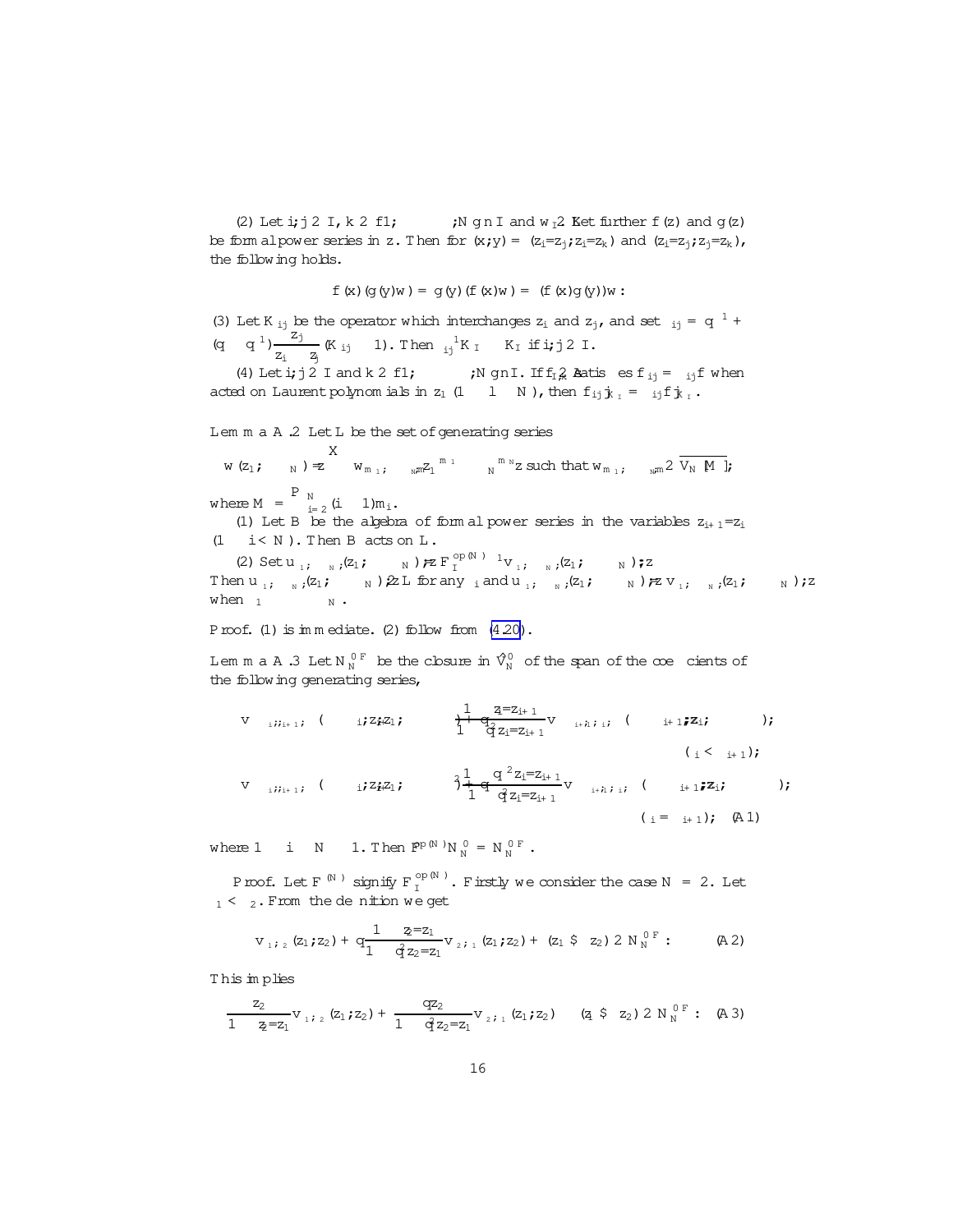From this and the equality

$$
F^{(2)}v_{1,2}(z_1; z_2) = v_{1,2}(z_1; z_2); (1 \t 2);
$$
  
\n
$$
= v_{1,2}(z_1; z_2) (q \t q^1) \frac{z_2 = z_1}{1} v_{2,1}(z_1; z_2); (1 > 2);
$$
  
\n
$$
(A 4)
$$

we can show that the case  $N = 2$  holds. The case  $N > 2$  follow s from the fact that N  $_2^0$  is U invariant and the equality

$$
F^{(N)} = F^{(2)}_{k,k+1} (1^{k} 1 \wedge \begin{array}{cc} \text{op} \wedge 1^{N} & k & 1 \end{array}) F^{(N-1)}; \tag{A 5}
$$

H ereafter we shall let denote the equality in  $\hat{V}_N$  m od N  $_N$ .

Lem m a A .4 The action of  $\rm e_{0}$  on the U  $\rm_{c=0}^{0}$  m odule  $\hat{\rm V}_{\rm N}$  and that of E  $_{0;0}$  on the U module  $\hat{V}^0_N$  satisfy the following relations.

(1) 
$$
e_0v_1
$$
;  $u_2(z)$  P  
\n(d)  $1^{\sum_{j=1}^{N} (2j - 1)^{j-1} q}$  P  
\n(e)  $1^{\sum_{j=1}^{N} (2j - 1)^{j-1} q}$   $1 \leq i \leq N$  if  $ij \neq j$  if  $j \neq j$  (A6)  
\n(2) For  $1$  N *i*  
\n $N(E_{0,0}v_1, N_{N}(Z_1; N))z$   
\n(e)  $1^{\sum_{j=1}^{N} (2j - 1)^{j-1} q}$   $1 \leq i \leq N$  if  $1 - \frac{q}{2}z_j = z_j^{\sum_{j=1}^{N} (1 - \frac{q}{2}z_j = z_j)} + \frac{1}{1 - \frac{q}{2}z_j} = 1$   
\n $v_1, y_1 \sim_{N} m + 1 (z_1; j_1; z \sim_{N} i \neq j)$  (A7)

H ere  $\hat{}$  denotes the om ission of variables.

Proof. (1) follows from the denition of  $\hat{Y}^{-1}_j$  [\[10](#page-19-0)], [\(5.3\)](#page-11-0) and Lemma [A .1.](#page-14-0) (2) Set  $f(z) = q^{-1} \frac{1}{z} \frac{q^2 z}{z^2}$  $\frac{q^2}{1-z}$ . Set further g (z) =  $q^{\frac{1}{2}}$   $q^{\frac{1}{2}}$  $1$   $q^2$ z n and  $= q^2 \frac{1}{1} \frac{q^2 z}{r^2}$  $\frac{q-2}{1-q^2}$  for = n + 1. Then thanks to [\(4.19](#page-8-0)) we get

$$
E_{0,0}u_{1,i} \quad \text{N}(z_{1}, z_{1}) := q^{N} \int_{j=1}^{N^{N}} \sum_{i=1}^{i} \sum_{i=1}^{i} f(z_{i}=z_{i}) \int_{i=1}^{i} f(z_{i}=z_{j}) \cdot i^{i}
$$
\n
$$
\int_{i=1}^{N^{N}} g_{i}(pz_{i}=z_{j})u_{1,i} \quad \text{N}(z_{1}, z_{1}) = \int_{i=1}^{i} \sum_{i=1}^{i} f(z_{i}=z_{i}) \cdot i^{i}
$$
\n
$$
= \int_{i=1}^{i} f(z_{i}=z_{i}) \cdot i^{i}
$$
\n
$$
= \int_{i=1}^{i} f(z_{i}=z_{i}) \cdot i^{i}
$$
\n
$$
= \int_{i=1}^{i} f(z_{i}=z_{i}) \cdot i^{i}
$$
\n
$$
= \int_{i=1}^{i} f(z_{i}=z_{i}) \cdot i^{i}
$$
\n
$$
= \int_{i=1}^{i} f(z_{i}=z_{i}) \cdot i^{i}
$$
\n
$$
= \int_{i=1}^{i} f(z_{i}=z_{i}) \cdot i^{i}
$$
\n
$$
= \int_{i=1}^{i} f(z_{i}=z_{i}) \cdot i^{i}
$$
\n
$$
= \int_{i=1}^{i} f(z_{i}=z_{i}) \cdot i^{i}
$$
\n
$$
= \int_{i=1}^{i} f(z_{i}=z_{i}) \cdot i^{i}
$$
\n
$$
= \int_{i=1}^{i} f(z_{i}=z_{i}) \cdot i^{i}
$$
\n
$$
= \int_{i=1}^{i} f(z_{i}=z_{i}) \cdot i^{i}
$$
\n
$$
= \int_{i=1}^{i} f(z_{i}=z_{i}) \cdot i^{i}
$$
\n
$$
= \int_{i=1}^{i} f(z_{i}=z_{i}) \cdot i^{i}
$$
\n
$$
= \int_{i=1}^{i} f(z_{i}=z_{i}) \cdot i^{i}
$$
\n
$$
= \int_{i=1}^{i} f(z_{i}=z_{i}) \cdot i^{i}
$$
\n
$$
= \int_{i=1}^{i} f(z_{i}=z_{i}) \cdot i^{i}
$$
\n
$$
= \int_{i
$$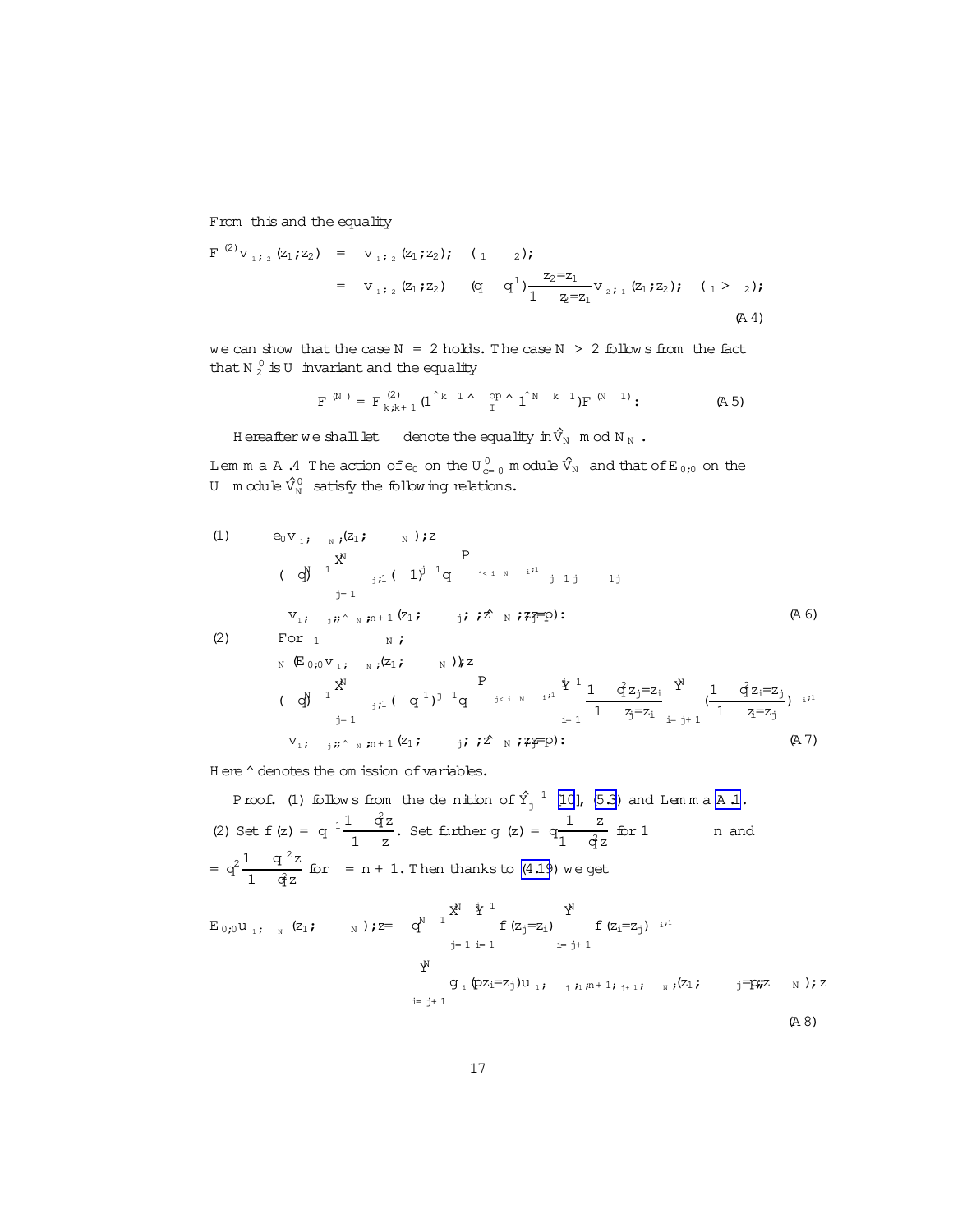for any  $\,$ i. Since  $\,$  is continuous, Lem m as A 2 and A 3 im ply

$$
Y^{N}
$$
\n
$$
g_{i} (pz_{i}=z_{j})_{N} (u_{1}; j_{i}n+1; j_{i}n+1; j_{i} (z_{1}; j)=F\ddot{r}z_{N}) ) z
$$
\n
$$
i=j+1
$$
\n
$$
(1^{N})_{N} (u_{1}; j_{i}i \wedge_{N} r^{n+1} (z_{1}; j_{i} ; j_{i} ; z_{N};z_{N} =0)).
$$
\n
$$
(A 9)
$$

In the case  $\lambda$   $N_A$  thanks to Lemma A 2 (2), multiplying the above equation by  $\oint_{i=1}^{j} f(z_j=z_i) \int_{i=j+1}^{N} f(z_i=z_j) e^{i\lambda}$  is meaningful. Hence we obtain the claim .

Therefore [\(5.10\)](#page-14-0) w ith  $y = e_0$  follow sfrom the follow inglem m a w ith w(z<sub>1</sub>;  $N$ ) $\neq$  $V_{i_{z_{1}}i_{1}}$ ;  $F_{n+1}(z_{1}; w_{1}, z_{2})$ .  $z_{n+1}(z_{1}; w_{1})$ .  $z_{n+1}(z_{1}; w_{1})$ s 1

Lem m a A .5 Let 1 t s N and w( $\zeta$  N)  $2K_{ft}$ ;  $\zeta$  all the coe cients of the generating series

$$
w(z_1; \t i; z_i z_1; \t N) \uparrow z_1^2 \frac{1}{1} \frac{q^2 z_i = z_{i+1}}{1 - z_{i+1}} w(z_1; \t i+1; z_i; \t N) \uparrow z
$$
 (t i s 2)

belong to N <sub>N</sub>, then the following equality holds in  $\hat{V}_N$ .

X<sup>s</sup> ( q<sup>j</sup> t<sub>j 1 j</sub> t<sub>j</sub>W (z<sub>1</sub>; j; i2 N ; 77–p)  
\nX<sup>s</sup> ( 1<sup>j</sup> t<sup>j</sup><sup>1</sup> 
$$
\frac{1}{1}
$$
  $\frac{q^{2}z_{j}=z_{i}}{1}$   $\frac{Y^{s}}{z_{j}=z_{i}}$   $\frac{1}{1}$   $\frac{q^{2}z_{i}=z_{j}}{1}$  W (z<sub>1</sub>; j; i2 N ; 77–p):  
\n $\frac{1}{z_{j}=t}$  (A 10)

Proof. This can be shown by induction on s t. Thanks to Lemma [A .1](#page-14-0), the left hand side is rew ritten as follow s,

$$
w (z_{1}; \t i; z^{2} \text{ N}; z \in D) + (1 \text{ q}) \t {X^{s}} \t (q)^{j t 1} j j t+1 j
$$
  
\n
$$
\frac{z_{j}=z_{t}}{1 - z_{j}=z_{t}} w (z_{1}; \t t \t i \t i \t j \t i \t j \t i \t j \t i \t j \t i \t j \t i \t j \t i \t j \t i \t j \t i \t j \t i \t j \t i \t j \t i \t j \t i \t j \t i \t j \t i \t j \t i \t j \t i \t j \t i \t j \t i \t j \t i \t j \t i \t j \t i \t j \t i \t j \t i \t j \t i \t j \t i \t j \t i \t j \t i \t j \t i \t j \t i \t j \t i \t j \t i \t j \t i \t j \t i \t j \t i \t j \t i \t j \t i \t j \t i \t j \t i \t j \t i \t j \t i \t j \t i \t j \t i \t j \t i \t j \t i \t j \t i \t j \t i \t j \t i \t j \t i \t j \t i \t j \t i \t j \t i \t j \t i \t j \t i \t j \t i \t j \t i \t j \t i \t j \t i \t j \t i \t j \t i \t j \t i \t j \t i \t j \t i \t j \t i \t j \t i \t j \t i \t j \t i \t j \t i \t j \t i \t j \t i \t j \t i \t j \t i \t j \t i \t j \t i \t j \t i \t j \t i \t j \t i \t j \t i \t j \t i \t j \t i \t j \t i \t j \t i \t j \t i \t j \t i \t j \t i \t j \t i \t j \t i \t j \t i \t j \t i \t j \t i \t j \t i \t j \t i \t j \t i \t j \t i \t j \t i \t j \t i \t j \t i \t j \t i \t j \t i \t j \t i \t j \t i \t j \t i \t j \t i \t j \t i \t j \t i \t j \t i \t j \t i \t j \t i \t j \t i \t j \t i \
$$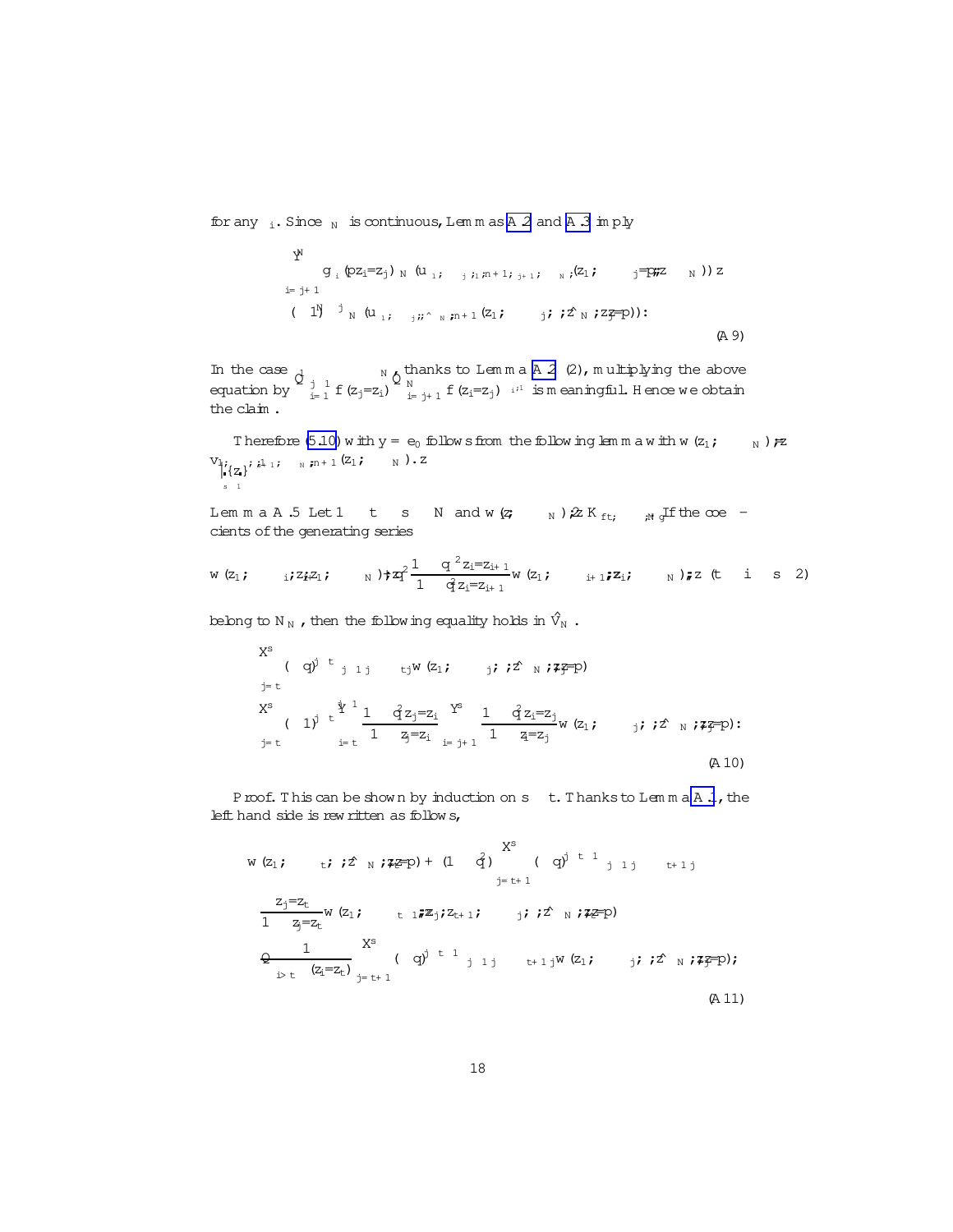<span id="page-18-0"></span>w here

$$
w(z_1; \t N) \ncong \begin{cases} \n Y & (z_i = z_t) & w(z_i; \t N) \ncong \\ \n \text{if } z = z_t \n \end{cases}
$$

For  $t+1$  i< j s, thanks to Lemma A 1 (2), we obtain,

$$
i j \frac{z_j = z_t}{1} w (z_1; \t i \t i^2 i 1 \t i z_j; z_i; \t j \t i z_k \t j \t j \t j \t k \t j \t k \t j \t k \t j \t k \t j \t k \t j \t k \t j \t k \t j \t k \t j \t k \t j \t k \t j \t k \t j \t k \t j \t k \t j \t k \t j \t k \t j \t k \t j \t k \t j \t k \t j \t k \t j \t k \t j \t k \t j \t k \t j \t k \t j \t k \t (A13)
$$

Since the action of  $j_1 j_i + 1 j$  on both hand sides of the above is wellde ned, we get the follow ing equality.

j 1 j 
$$
i j \frac{z_j = z_t}{1 - z_j = z_t}
$$
 w (z<sub>1</sub>; *i* ; *i*  $i \in \mathbb{Z}$   
\n $q^1 \frac{1}{1 - z_t = z_t}$  j 1 j  $i + 1 j \frac{z_j = z_t}{1 - z_t = z_t}$  w (z<sub>1</sub>; *i* ; *i*  $i \in \mathbb{Z}$   
\n $q^1 \frac{1}{1 - z_t = z_t}$  j 1 j  $i + 1 j \frac{z_j = z_t}{1 - z_t = z_t}$  w (z<sub>1</sub>; *i* ; *i*  $i \in \mathbb{Z}$   
\n $q^1 \frac{1}{1 - z_t} = z_t$  (A14)

Repeating this argum ent, the sum of the rst two term s is found to be

$$
\sum_{i=\text{t+1}}^{Y^S} \frac{1}{1} \frac{q^2 z_i = z_t}{z_i = z_t} w(z_1; \quad \text{t; } z^2 \text{ is } z \in P)
$$

A pplying the assum ption of the induction to the last sum , we obtain the claim.

### R eferences

- $[1]$  V.G inzburg, M.K apranov and E.Vasserot, Langlands reciprocity for algebraic surfaces,M ath.R es.Lett.2,147{160 (1995).
- [2] M . Varagnolo and E. Vasserot, Shcur duality in the toroidal setting, C om m un.M ath.Phys.182,469{484 (1996).
- [3] I.V.C herednik, D ouble a ne H ecke algebras and M acdonald's conjectures, A nnals M ath.141,191{216 (1995).
- [4] Y. Saito, Q uantum toroidalalgebras and their vertex representations, Publ. R M S.K yoto Univ. 34, 155{177 (1998).
- [5] K .Takem ura and D .U golov,R epresentationsofthequantum toroidalalgebra on highest weightm odules of the quantum anealgebra of type gl $(N)$ , preprint[m ath/9806134.](http://arxiv.org/abs/math/9806134)